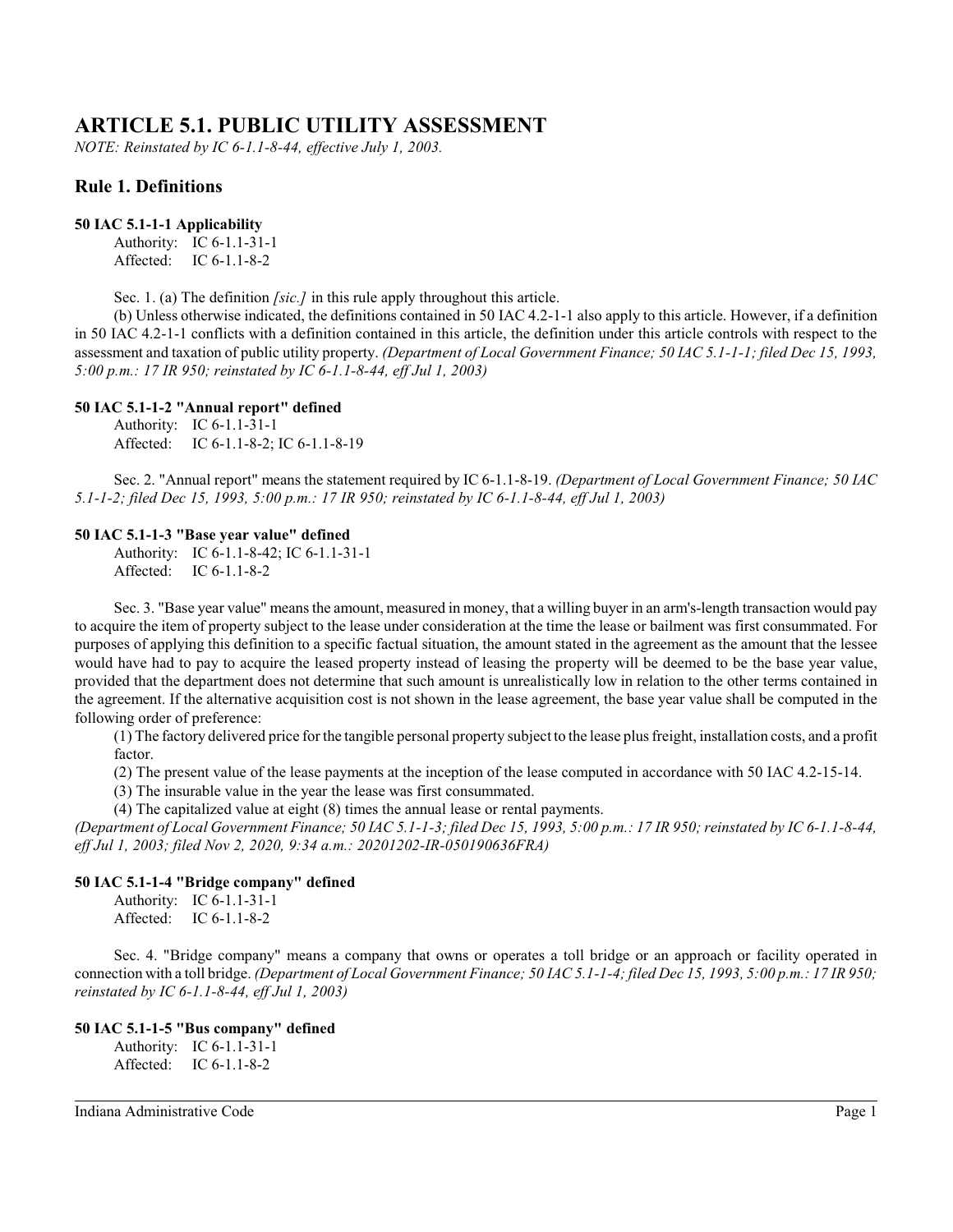Sec. 5. "Bus company" means a company (other than a street railway company) that is principally engaged in the business of transporting persons for hire by bus on regularly scheduled routes in or through two (2) or more townships of this state. The term does not include a company that exclusively operates charter buses, which do not have scheduled routes. *(Department of Local Government Finance; 50 IAC 5.1-1-5; filed Dec 15, 1993, 5:00 p.m.: 17 IR 950; reinstated by IC 6-1.1-8-44, eff Jul 1, 2003)*

# **50 IAC 5.1-1-6 "Capital lease" defined**

Authority: IC 6-1.1-31-1 Affected: IC 6-1.1-8-2

Sec. 6. "Capital lease" means a lease that should be capitalized by the lessee for federal income tax purposes and meets one (1) or more of the following requirements:

(1) Ownership of the property is transferred to the lessee at or before the end of the lease term.

(2) The lease permits the lessee to purchase the property or renew the lease at a price or rental which is substantially less than the estimated market value or fair rental of the leased property at the time the option to purchase or renew the lease is exercised.

(3) The lease term is equal to seventy-five percent (75%) or more of the estimated economic life of the leased property.

(4) The present value of the minimum lease payments equals or exceeds ninety percent (90%) of the fair market value of the leased property at the inception of the lease.

A capital lease may be a sales-type lease, a direct financing lease, or a leveraged lease. *(Department of Local Government Finance; 50 IAC 5.1-1-6; filed Dec 15, 1993, 5:00 p.m.: 17 IR 950; reinstated by IC 6-1.1-8-44, eff Jul 1, 2003)*

## **50 IAC 5.1-1-7 "Construction in progress" defined**

Authority: IC 6-1.1-31-1 Affected: IC 6-1.1-8-2

Sec. 7. "Construction in progress" means tangible personal property that has not been placed in service on the assessment date. Construction in progress has not been depreciated and is not eligible for federal income tax depreciation under Section 167 of the Internal Revenue Code of 1986. Construction in progress does not include the inventory of a contractor that is not a part of the real or personal property under construction. A contractor'sinventory must be valued and reported as provided in 50 IAC 4.2-5. Tangible personal property, normally assessed as inventory and held in abeyance or stored temporarily, and which possession may be transferred to another person to be attached to or become a part of an asset subject to assessment for personal property tax purposes, is taxable as inventory as provided in 50 IAC 4.2-5-1 or 50 IAC 5.1-8 and is not construction in progress. *(Department of Local Government Finance; 50 IAC 5.1-1-7; filed Dec 15, 1993, 5:00 p.m.: 17 IR 951; reinstated by IC 6-1.1-8-44, eff Jul 1, 2003)*

### **50 IAC 5.1-1-8 "Definite situs" defined** *(Repealed)*

Sec. 8. *(Repealed by Department of Local Government Finance; filed Nov 2, 2020, 9:34 a.m.: 20201202-IR-050190636FRA)*

### **50 IAC 5.1-1-8.5 "Department" defined**

Authority: IC 6-1.1-8-42; IC 6-1.1-31-1 Affected: IC 6-1.1-8-2

Sec. 8.5. "Department" means the department of local government finance. *(Department of Local Government Finance; 50 IAC 5.1-1-8.5; filed Nov 2, 2020, 9:34 a.m.: 20201202-IR-050190636FRA)*

# **50 IAC 5.1-1-9 "Distributable property" defined**

Authority: IC 6-1.1-8-42; IC 6-1.1-31-1 Affected: IC 6-1.1-8-2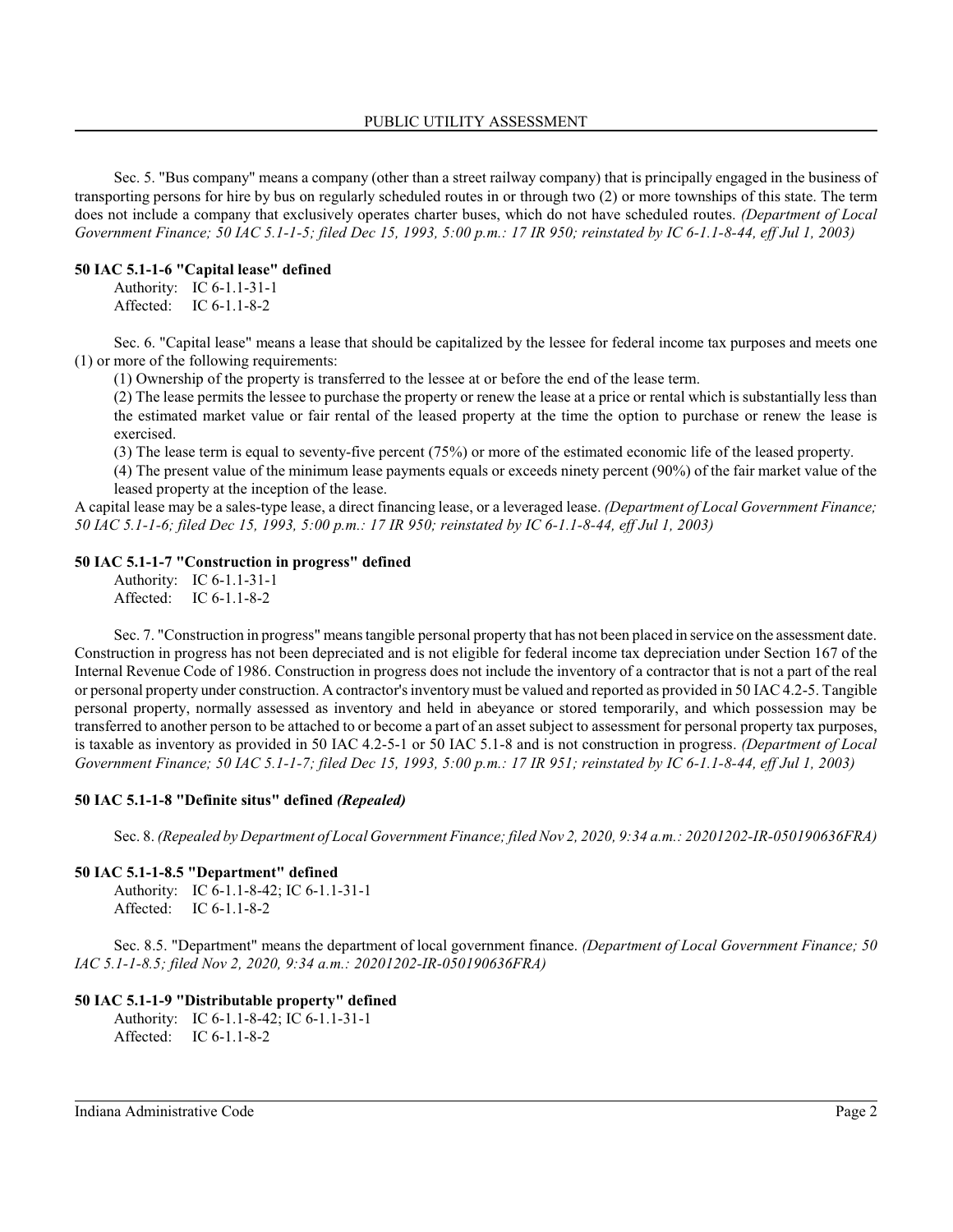#### PUBLIC UTILITY ASSESSMENT

Sec. 9. "Distributable property" means property owned or used by a public utility company that is not locally assessed real property or locally assessed personal property. Distributable property is that property used to furnish the public utility service. The right-of-way of a public utility company is distributable property. It may consist of the public utility company's transportation system, production plant, transmission system, or distribution system. The department distributes to the appropriate taxing districts the assessed value of the public utility company's distributable property. *(Department of Local Government Finance; 50 IAC 5.1-1-9; filed Dec 15, 1993, 5:00 p.m.: 17 IR 951; reinstated by IC 6-1.1-8-44, eff Jul 1, 2003; filed Nov 2, 2020, 9:34 a.m.: 20201202-IR-050190636FRA)*

### **50 IAC 5.1-1-10 "Express company" defined**

| Authority: | IC $6-1.1-31-1$ |
|------------|-----------------|
| Affected:  | IC $6-1.1-8-2$  |

Sec. 10. "Express company" means a company which:

(1) is engaged in the business of transporting property by land, air, or water; and

(2) does not itself operate the vehicles (except for terminal pickup and delivery vehicles) of transportation.

*(Department of Local Government Finance; 50 IAC 5.1-1-10; filed Dec 15, 1993, 5:00 p.m.: 17 IR 951; reinstated by IC 6-1.1-8-44, eff Jul 1, 2003)*

### **50 IAC 5.1-1-11 "Fixed property" defined**

Authority: IC 6-1.1-31-1 Affected: IC 6-1.1-8-2

Sec. 11. "Fixed property" means property that is assessed by the township assessor in the taxing district where it is located. The term may include both locally assessed personal property and locally assessed real property. Fixed property is also known as locally assessed property. *(Department of Local Government Finance; 50 IAC 5.1-1-11; filed Dec 15, 1993, 5:00 p.m.: 17 IR 951; reinstated by IC 6-1.1-8-44, eff Jul 1, 2003)*

# **50 IAC 5.1-1-12 "Inventory" defined**

Authority: IC 6-1.1-31-1 Affected: IC 6-1.1-8-2

Sec. 12. "Inventory" has the same meaning as set forth in 50 IAC4.2-5-1. *(Department of Local Government Finance; 50 IAC 5.1-1-12; filed Dec 15, 1993, 5:00 p.m.: 17 IR 951; reinstated by IC 6-1.1-8-44, eff Jul 1, 2003)*

### **50 IAC 5.1-1-13 "Leased property" defined**

Authority: IC 6-1.1-8-42; IC 6-1.1-31-1 Affected: IC 6-1.1-8-2

Sec. 13. "Leased property" means property that is leased, rented, or otherwise made available to a person other than the owner under a bailment agreement, written or unwritten. The termdoes not include locally assessed real property, inventory, special tooling, or returnable containers. Leased property may include:

- (1) business machines;
- (2) postage meters;
- (3) machinery;
- (4) equipment;
- (5) furniture;
- (6) fixtures;
- (7) coin-operated devices;
- (8) tools;
- (9) burglar alarms;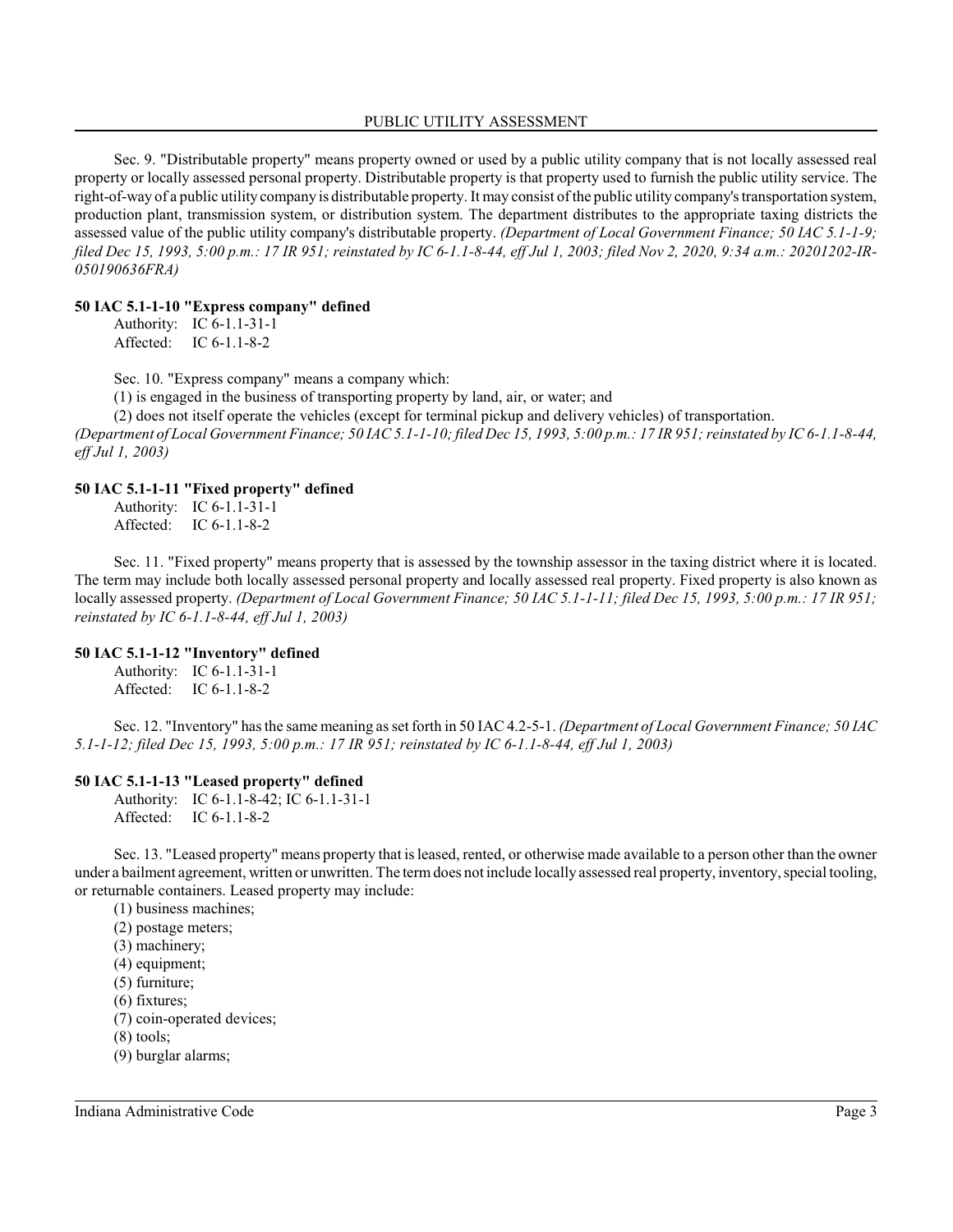(10) signs and other advertising devices;

(11) motor vehicles; and

(12) any other property used in the course or conduct of business;

which are loaned, leased, used, or otherwise held in the possession of a person other than the owner on the assessment date whether or not any fees are charged. *(Department of Local Government Finance; 50 IAC 5.1-1-13; filed Dec 15, 1993, 5:00 p.m.: 17 IR 951; reinstated by IC 6-1.1-8-44, eff Jul 1, 2003; filed Nov 2, 2020, 9:34 a.m.: 20201202-IR-050190636FRA)*

### **50 IAC 5.1-1-14 "Light, heat, or power company" defined**

Authority: IC 6-1.1-31-1 Affected: IC 6-1.1-8-2

Sec. 14. "Light, heat, or power company" means a company that is engaged in the business of furnishing light, heat, or power by electricity, gas, or steam. Light, heat, and power companies may be:

(1) investor-owned electric and steam heat companies;

(2) rural electric membership corporations or cooperatives; or

(3) natural gas distribution companies.

*(Department of Local Government Finance; 50 IAC 5.1-1-14; filed Dec 15, 1993, 5:00 p.m.: 17 IR 952; reinstated by IC 6-1.1-8-44, eff Jul 1, 2003)*

### **50 IAC 5.1-1-15 "Locally assessed personal property" defined**

Authority: IC 6-1.1-31-1 Affected: IC 6-1.1-8-2

Sec. 15. "Locally assessed personal property" means tangible personal property owned or used by the public utility company (except for a railroad company) that is not used as part of the company's production plant, transmission system, or distribution system. For a railroad company, "locally assessed personal property" means tangible personal property owned or used by the railroad company that is not used in the operation of the railroad. Locally assessed personal property must be reported on the appropriate form by the public utility company to the township assessor where the property is located. In general, locally assessed personal property consists of the following:

(1) Automotive and other mobile equipment (except that of a bus company or railroad company).

(2) Office furniture and fixtures.

(3) Maintenance equipment not used as part of the production, transmission, or distribution system (including general plant related items such as stores, tools, and shop and garage equipment).

(4) The inventory of materials held for use in production and property held for sale in the ordinary course of trade or business.

(5) Other tangible personal property which is not used as a part of the public utility company's production plant, transmission system, or distribution system.

*(Department of Local Government Finance; 50 IAC 5.1-1-15; filed Dec 15, 1993, 5:00 p.m.: 17 IR 952; reinstated by IC 6-1.1-8-44, eff Jul 1, 2003)*

### **50 IAC 5.1-1-16 "Locally assessed property" defined**

Authority: IC 6-1.1-31-1 Affected: IC 6-1.1-8-2

Sec. 16. "Locally assessed property" means property that is assessed by the township assessor in the taxing district where it is located. The term includes both locally assessed personal property and locally assessed real property. Locally assessed property is also known as fixed property. *(Department of Local Government Finance; 50 IAC 5.1-1-16; filed Dec 15, 1993, 5:00 p.m.: 17 IR 952; reinstated by IC 6-1.1-8-44, eff Jul 1, 2003)*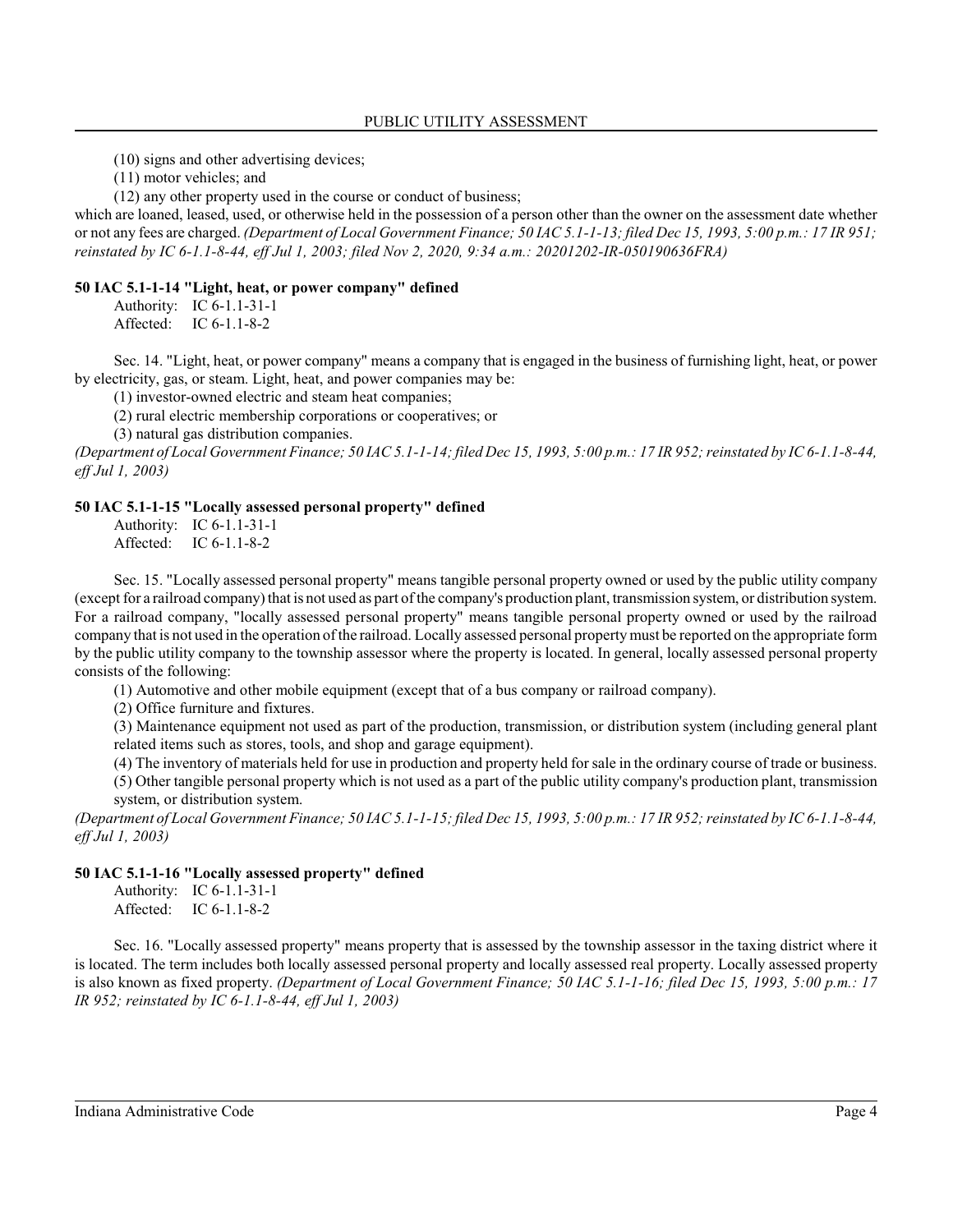#### **50 IAC 5.1-1-17 "Locally assessed real property" defined**

Authority: IC 6-1.1-31-1 Affected: IC 6-1.1-8-2

Sec. 17. "Locally assessed real property" means fixed real property owned or used by a public utility company that is assessed by the township assessor in the taxing district where it is located. Real property may include both land and improvements. It does not include the right-of-way of a public utility company. For a railroad company, it includes only the right-of-way land and buildings leased to commercial tenants, the land adjoining the right-of-way devoted to industrial parks, any abandoned right-of-way, and railroad land and buildings not being used for railroad operations will be locally assessed real property. *(Department of Local Government Finance; 50 IAC 5.1-1-17; filed Dec 15, 1993, 5:00 p.m.: 17 IR 952; reinstated by IC 6-1.1-8-44, eff Jul 1, 2003)*

#### **50 IAC 5.1-1-18 "Materials and supplies" defined**

Authority: IC 6-1.1-8-42; IC 6-1.1-31-1 Affected: IC 6-1.1-8-2

Sec. 18. "Materials and supplies" has the meaning set forth in 50 IAC 4.2-5-1(b)(3). *(Department of Local Government Finance; 50 IAC 5.1-1-18; filed Dec 15, 1993, 5:00 p.m.: 17 IR 952; reinstated by IC 6-1.1-8-44, eff Jul 1, 2003; filed Nov 2, 2020, 9:34 a.m.: 20201202-IR-050190636FRA)*

#### **50 IAC 5.1-1-19 "Operating lease" defined**

Authority: IC 6-1.1-31-1 Affected: IC 6-1.1-8-2

Sec. 19. "Operating lease" means a lease other than a capital lease. *(Department of Local Government Finance; 50 IAC 5.1-1- 19; filed Dec 15, 1993, 5:00 p.m.: 17 IR 952; reinstated by IC 6-1.1-8-44, eff Jul 1, 2003)*

### **50 IAC 5.1-1-20 "Pipe line company" defined**

Authority: IC 6-1.1-8-42; IC 6-1.1-31-1 Affected: IC 6-1.1-8-2

Sec. 20. "Pipe line company" means a company that is engaged in the business of transporting or transmitting any gas or fluid (except water) through pipes. *(Department of Local Government Finance; 50 IAC 5.1-1-20; filed Dec 15, 1993, 5:00 p.m.: 17 IR 952; reinstated by IC 6-1.1-8-44, eff Jul 1, 2003; filed Nov 2, 2020, 9:34 a.m.: 20201202-IR-050190636FRA)*

#### **50 IAC 5.1-1-21 "Public utility company" defined**

Authority: IC 6-1.1-31-1 Affected: IC 6-1.1-8

Sec. 21. "Public utility company" means a company that is subject to taxation under IC 6-1.1-8 regardless of whether the company is operated by an individual, a partnership, an association, a corporation, a fiduciary, or any other entity. *(Department of Local Government Finance; 50 IAC 5.1-1-21; filed Dec 15, 1993, 5:00 p.m.: 17 IR 952; reinstated by IC 6-1.1-8-44, eff Jul 1, 2003)* 

### **50 IAC 5.1-1-22 "Public utility property" defined**

Authority: IC 6-1.1-31-1 Affected: IC 6-1.1-8-2

Sec. 22. "Public utility property"means property owned or used by a public utilitycompany. *(Department of Local Government Finance; 50 IAC 5.1-1-22; filed Dec 15, 1993, 5:00 p.m.: 17 IR 953; reinstated by IC 6-1.1-8-44, eff Jul 1, 2003)*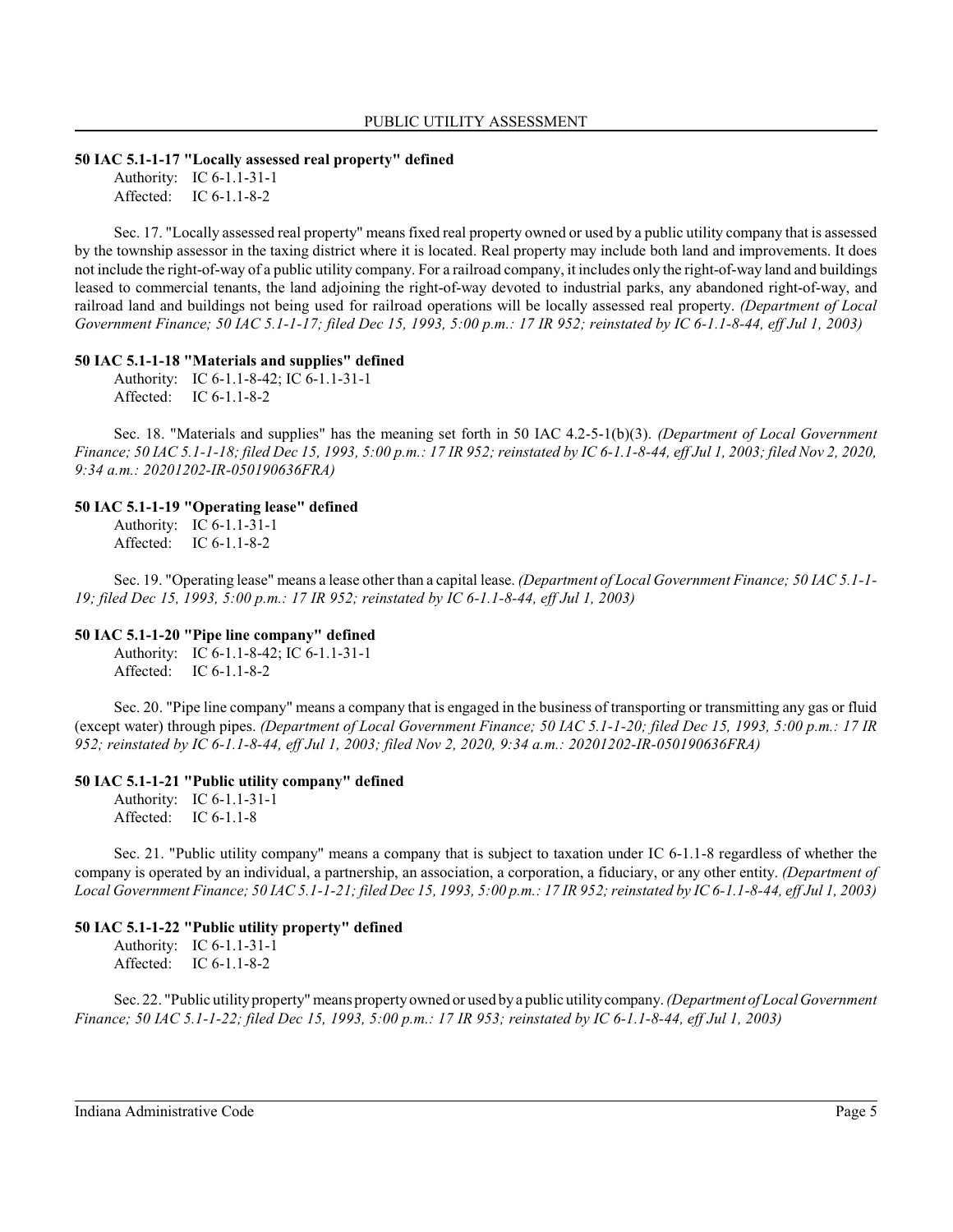#### **50 IAC 5.1-1-23 "Railcar company" defined**

Authority: IC 6-1.1-8-42; IC 6-1.1-31-1 Affected: IC 6-1.1-8-2

Sec. 23. "Railcar company" means a company (other than a railroad company) that owns or operates cars for the transportation of property on railroads. *(Department of Local Government Finance; 50 IAC 5.1-1-23; filed Dec 15, 1993, 5:00 p.m.: 17 IR 953; reinstated by IC 6-1.1-8-44, eff Jul 1, 2003; filed Nov 2, 2020, 9:34 a.m.: 20201202-IR-050190636FRA)*

### **50 IAC 5.1-1-24 "Railroad company" defined**

Authority: IC 6-1.1-31-1 Affected: IC 6-1.1-8-2

Sec. 24. "Railroad company" means a company that owns or operates:

(1) a steam or electric railroad;

(2) a suburban or interurban railroad;

(3) a switching or terminal railroad;

(4) a railroad station, track, or bridge; or

(5) a facility that is part of a railroad system.

*(Department of Local Government Finance; 50 IAC 5.1-1-24; filed Dec 15, 1993, 5:00 p.m.: 17 IR 953; reinstated by IC 6-1.1-8-44, eff Jul 1, 2003)*

### **50 IAC 5.1-1-25 "Returnable containers" defined**

Authority: IC 6-1.1-8-42; IC 6-1.1-31-1 Affected: IC 6-1.1-8-2

Sec. 25. "Returnable containers" means those items of tangible personal property that are used to package inventory or other property while in transit that are reusable. Returnable containers may include:

(1) cooperage;

(2) skids;

(3) bottles;

(4) cases;

(5) pallets; and

(6) other packaging devices.

*(Department of Local Government Finance; 50 IAC 5.1-1-25; filed Dec 15, 1993, 5:00 p.m.: 17 IR 953;reinstated by IC 6-1.1-8-44, eff Jul 1, 2003; filed Nov 2, 2020, 9:34 a.m.: 20201202-IR-050190636FRA)*

### **50 IAC 5.1-1-26 "Sewage company" defined**

Authority: IC 6-1.1-31-1 Affected: IC 6-1.1-8-2

Sec. 26. "Sewage company" means a company that is engaged in the business of operating a sewage system or a sewage treatment plant. *(Department of Local Government Finance; 50 IAC 5.1-1-26; filed Dec 15, 1993, 5:00 p.m.: 17 IR 953; reinstated by IC 6-1.1-8-44, eff Jul 1, 2003)*

### **50 IAC 5.1-1-27 "Sleeping car company" defined**

Authority: IC 6-1.1-31-1 Affected: IC 6-1.1-8-2

Sec. 27. "Sleeping car company" means a company (other than a railroad company) which owns or operates cars for the transportation of passengers on railroads. *(Department of Local Government Finance; 50 IAC 5.1-1-27; filed Dec 15, 1993, 5:00*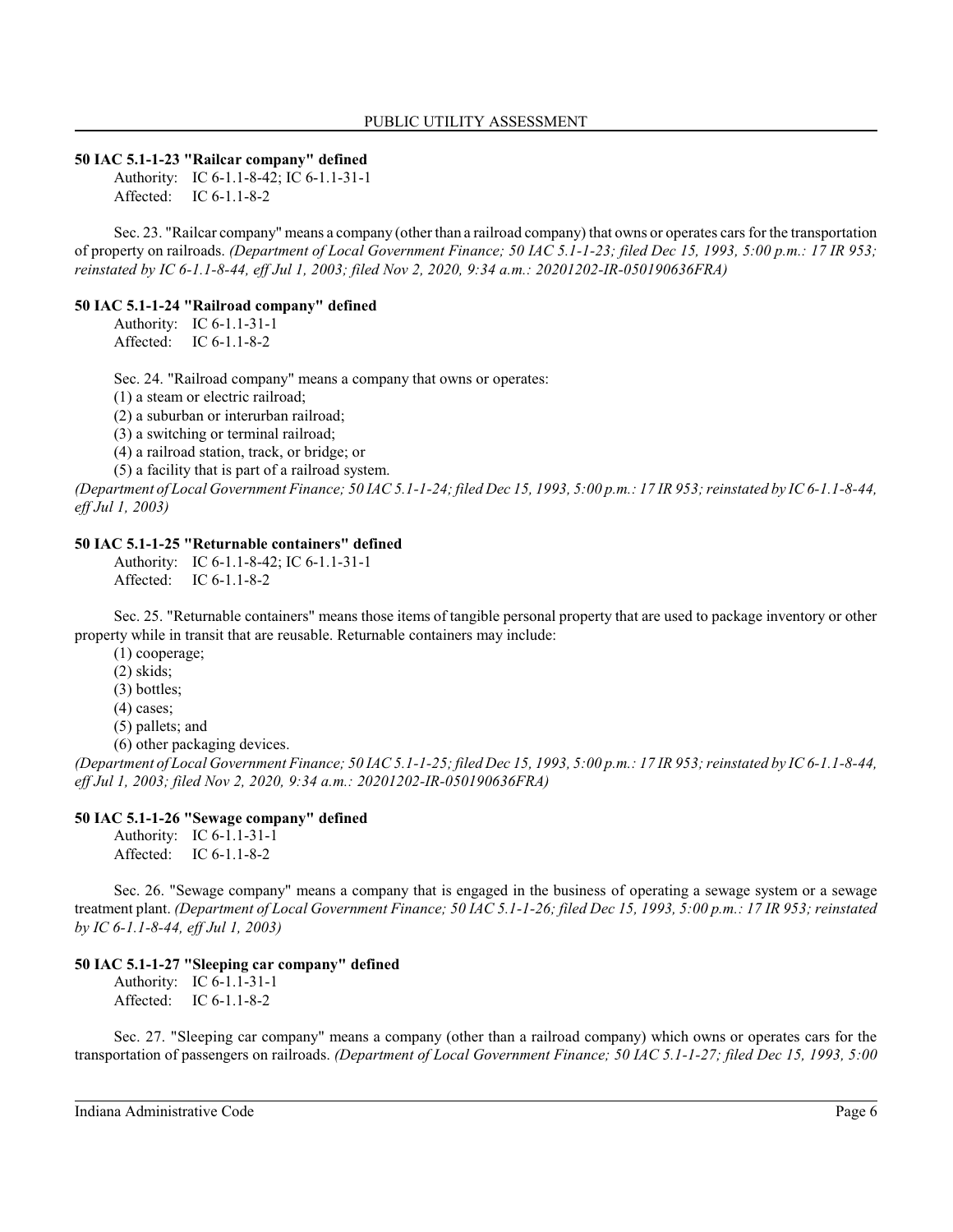*p.m.: 17 IR 953; reinstated by IC 6-1.1-8-44, eff Jul 1, 2003)*

#### **50 IAC 5.1-1-28 "Special tooling" defined**

Authority: IC 6-1.1-31-1 Affected: IC 6-1.1-8-2

Sec. 28. "Special tooling" means tangible personal property, including, but not limited to:

- (1) tools;
- (2) dies;
- (3) jigs;
- (4) fixtures;
- (5) gauges;
- (6) molds; and
- (7) patterns;

acquired or made for the production of products or product models which are of such specialized nature that their utility generally ceases with the modification or discontinuance of such products or product models. The term does not include those items being manufactured or built for sale or lease to another person. *(Department of Local Government Finance; 50 IAC 5.1-1-28; filed Dec 15, 1993, 5:00 p.m.: 17 IR 953; reinstated by IC 6-1.1-8-44, eff Jul 1, 2003)*

#### **50 IAC 5.1-1-29 "State board" defined** *(Repealed)*

Sec. 29. *(Repealed by Department of Local Government Finance;filed Nov 2, 2020, 9:34 a.m.: 20201202-IR-050190636FRA)*

#### **50 IAC 5.1-1-30 "Street railway company" defined**

Authority: IC 6-1.1-31-1 Affected: IC 6-1.1-8-2

Sec. 30. "Street railway company" means a company which owns or operates a passenger transportation business principally within one (1) or more municipalities regardless of whether the transportation vehicles operate on tracks, by means of electric power transmitted throughwires, or bymeans of automotive equipment. *(Department of Local Government Finance; 50 IAC 5.1-1-30; filed Dec 15, 1993, 5:00 p.m.: 17 IR 953; reinstated by IC 6-1.1-8-44, eff Jul 1, 2003)*

# **50 IAC 5.1-1-31 "System" defined**

Authority: IC 6-1.1-31-1 Affected: IC 6-1.1-8-2

Sec. 31. "System" means all property owned or used by a public utility company or companies and operated as one (1) unit in furnishing a public utility service. *(Department of Local Government Finance; 50 IAC 5.1-1-31; filed Dec 15, 1993, 5:00 p.m.: 17 IR 953; reinstated by IC 6-1.1-8-44, eff Jul 1, 2003)*

#### **50 IAC 5.1-1-31.5 "Tax situs" defined**

Authority: IC 6-1.1-8-42; IC 6-1.1-31-1 Affected: IC 6-1.1-8-2

Sec. 31.5. "Tax situs" means a permanent location in one (1) taxing district or a customary location for use in one (1) taxing district. Customary location means the location where property is regularly used. *(Department of Local Government Finance; 50 IAC 5.1-1-31.5; filed Nov 2, 2020, 9:34 a.m.: 20201202-IR-050190636FRA)*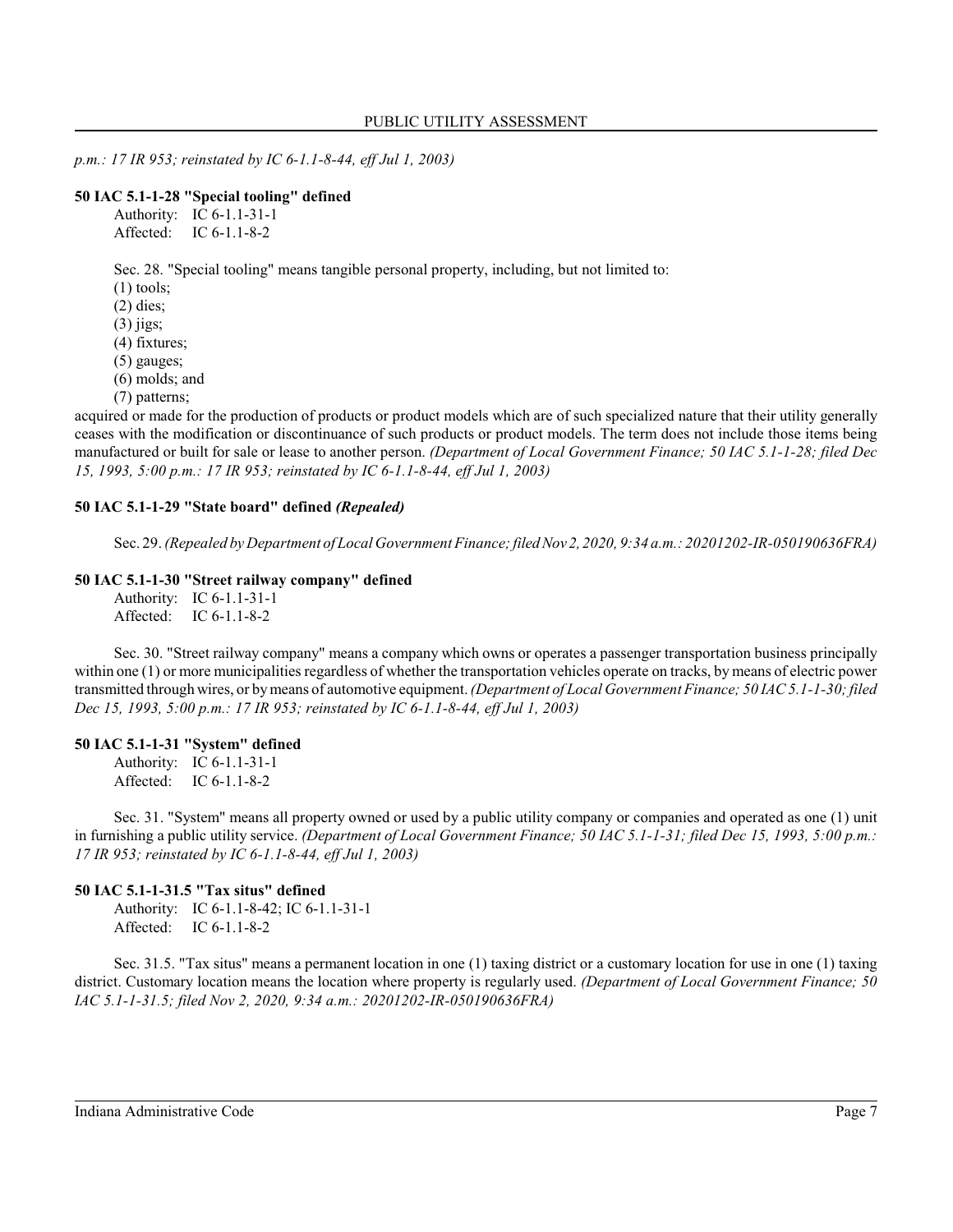#### **50 IAC 5.1-1-32 "Telephone, telegraph, or cable company" defined**

Authority: IC 6-1.1-31-1 Affected: IC 6-1.1-8-2

Sec. 32. "Telephone, telegraph, or cable company" means a company that is principally engaged in the business of communicating by electrical transmission, including the following:

(1) Cellular telephone companies.

(2) Local exchange telephone companies.

(3) Interexchange companies.

(4) Long distance companies.

(5) Radio-telephone companies.

(6) Paging services.

The term does not include a cable television company. *(Department of Local Government Finance; 50 IAC 5.1-1-32; filed Dec 15, 1993, 5:00 p.m.: 17 IR 954; reinstated by IC 6-1.1-8-44, eff Jul 1, 2003)*

#### **50 IAC 5.1-1-33 "Tunnel company" defined**

Authority: IC 6-1.1-31-1 Affected: IC 6-1.1-8-2

Sec. 33. "Tunnel company" means a company which owns or operates a toll tunnel. *(Department of Local Government Finance; 50 IAC 5.1-1-33; filed Dec 15, 1993, 5:00 p.m.: 17 IR 954; reinstated by IC 6-1.1-8-44, eff Jul 1, 2003)*

#### **50 IAC 5.1-1-34 "Unit value" defined**

Authority: IC 6-1.1-31-1 Affected: IC 6-1.1-8-2

Sec. 34. "Unit value" means the total value of all of the property of a public utility company determined under this article (including all leased property used by the company). *(Department of Local Government Finance; 50 IAC 5.1-1-34; filed Dec 15, 1993, 5:00 p.m.: 17 IR 954; reinstated by IC 6-1.1-8-44, eff Jul 1, 2003)*

#### **50 IAC 5.1-1-35 "Water distribution company" defined**

Authority: IC 6-1.1-31-1 Affected: IC 6-1.1-8-2

Sec. 35. "Water distribution company" means a company that is engaged in the business of selling or distributing water by pipe, main, canal, or ditch. *(Department of Local Government Finance; 50 IAC 5.1-1-35; filed Dec 15, 1993, 5:00 p.m.: 17 IR 954; reinstated by IC 6-1.1-8-44, eff Jul 1, 2003)*

### **Rule 2. Introduction; Companies Subject to Assessment**

#### **50 IAC 5.1-2-1 Purpose**

Authority: IC 6-1.1-8-42 Affected: IC 6-1.1-3-1; IC 6-1.1-8

Sec. 1. (a) The purpose of thisrule is to provide rules for the assessment of public utility property. Thisrule applies to all public utility companies.

(b) Under IC 6-1.1-8, the department makes an annual assessment of each public utility company.

(c) The valuation made by the department includes all real, personal, and distributable property of the public utility company, wherever located, and as applicable under the department's Real Property Assessment Manual and Real Property Assessment Guidelines incorporated by reference in 50 IAC 2.4-1-2. *(Department of Local Government Finance; 50 IAC 5.1-2-1; filed Dec 15,*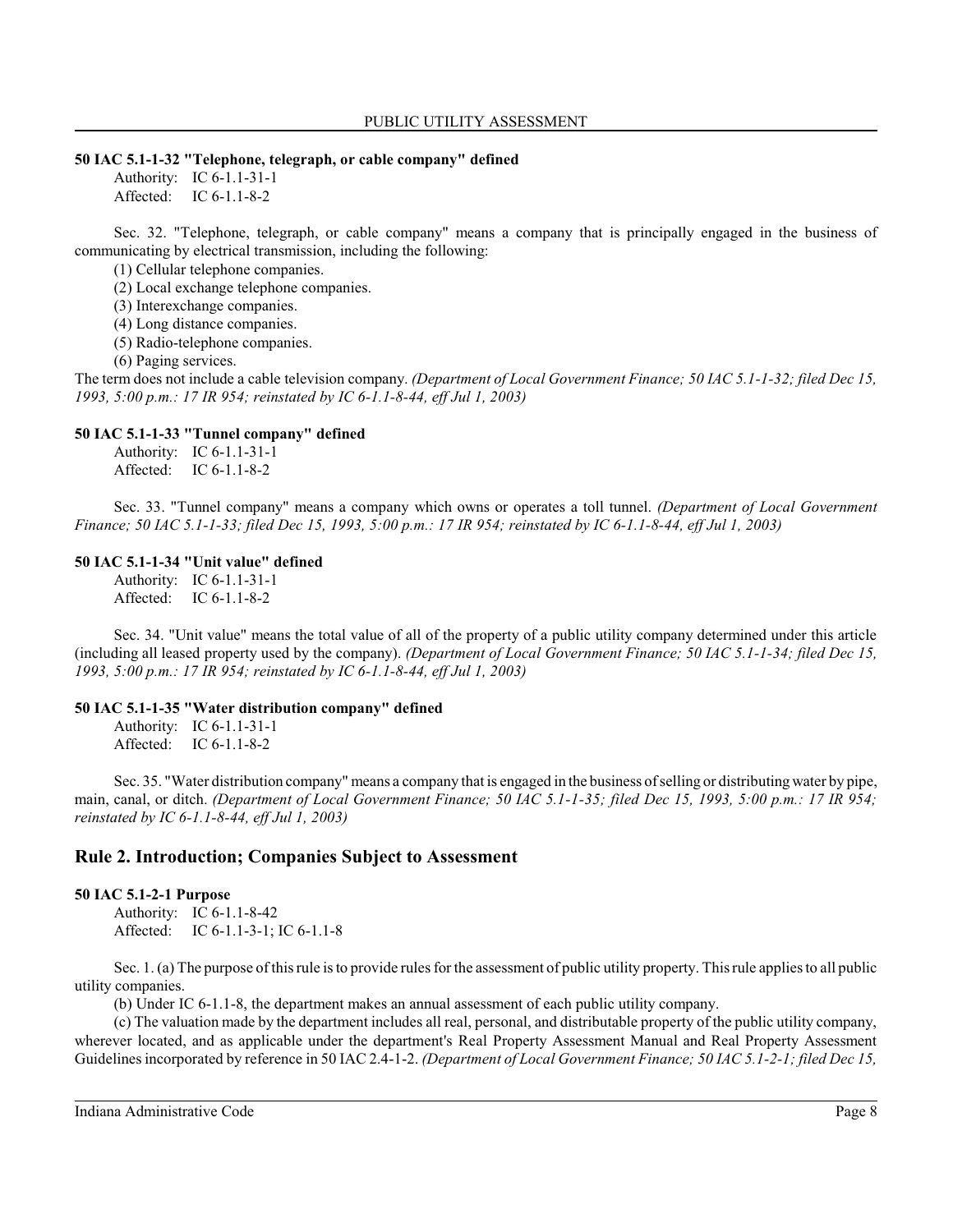*1993, 5:00 p.m.: 17 IR 954;reinstated by IC 6-1.1-8-44, eff Jul 1, 2003; filed Nov 2, 2020, 9:34 a.m.: 20201202-IR-050190636FRA)*

#### **50 IAC 5.1-2-2 Property subject to assessment**

Authority: IC 6-1.1-8-42; IC 6-1.1-31-1 Affected: IC 6-1.1-8-2

Sec. 2. The property owned or used by a public utility company is subject to assessment according to this rule. Property that is used by the public utility company under an agreement whereby the public utility company exercises the beneficial rights of ownership for a major part of a year is assessed to the public utility company. Leased property may be subject to assessment to the public utility company, see 50 IAC 5.1-10. *(Department of Local Government Finance; 50 IAC 5.1-2-2; filed Dec 15, 1993, 5:00 p.m.: 17 IR 954; reinstated by IC 6-1.1-8-44, eff Jul 1, 2003)*

#### **50 IAC 5.1-2-3 Companies subject to assessment**

Authority: IC 6-1.1-8-42; IC 6-1.1-31-1 Affected: IC 6-1.1-8-2

Sec. 3. (a) Except as provided in section 4 of this rule, the following companies are subject to assessment as public utility companies under this article:

(1) A company engaged in the business of transporting persons or property, including:

(A) bridge companies;

(B) bus companies;

(C) express companies;

(D) pipe line companies;

(E) railroad companies;

(F) railcar companies;

(G) sleeping car companies;

(H) street railway companies; and

(I) tunnel companies.

However, aviation companies (including passenger airlines and air freight carriers) and trucking companies are subject to assessment under 50 IAC 4.2 and are not subject to assessment under this article.

(2) A company engaged in the business of selling or distributing electricity, gas, steam, or water, which may include light, heat, or power companies.

(3) A company engaged in the business of transmitting messages for the general public by wire or airwaves, which may include telephone, telegraph, or cable companies.

(4) A company engaged in the business of operating a sewage system or a sewage treatment plant, which may include water distribution companies or sewage companies.

(5) A bridge company.

(b) If a merger or acquisition of a company described in subsection (a) occurs, the companies involved shall notify the department within thirty (30) days. Failure to notify the department may result in duplicate assessments. *(Department of Local Government Finance; 50 IAC 5.1-2-3; filed Dec 15, 1993, 5:00 p.m.: 17 IR 954; reinstated by IC 6-1.1-8-44, eff Jul 1, 2003; filed Nov 2, 2020, 9:34 a.m.: 20201202-IR-050190636FRA)*

### **50 IAC 5.1-2-4 Companies excluded**

Authority: IC 6-1.1-8-42; IC 6-1.1-31-1 Affected: IC 6-1.1-8-2; IC 6-1.1-8-3

Sec. 4. (a) The companies described in IC 6-1.1-8-3(c) are not subject to assessment as public utility companies under this article.

(b) For purposes of exclusion under this article, "broadcasting companies" as named in IC 6-1.1-8-3(c)(2) includes radio broadcasting companies.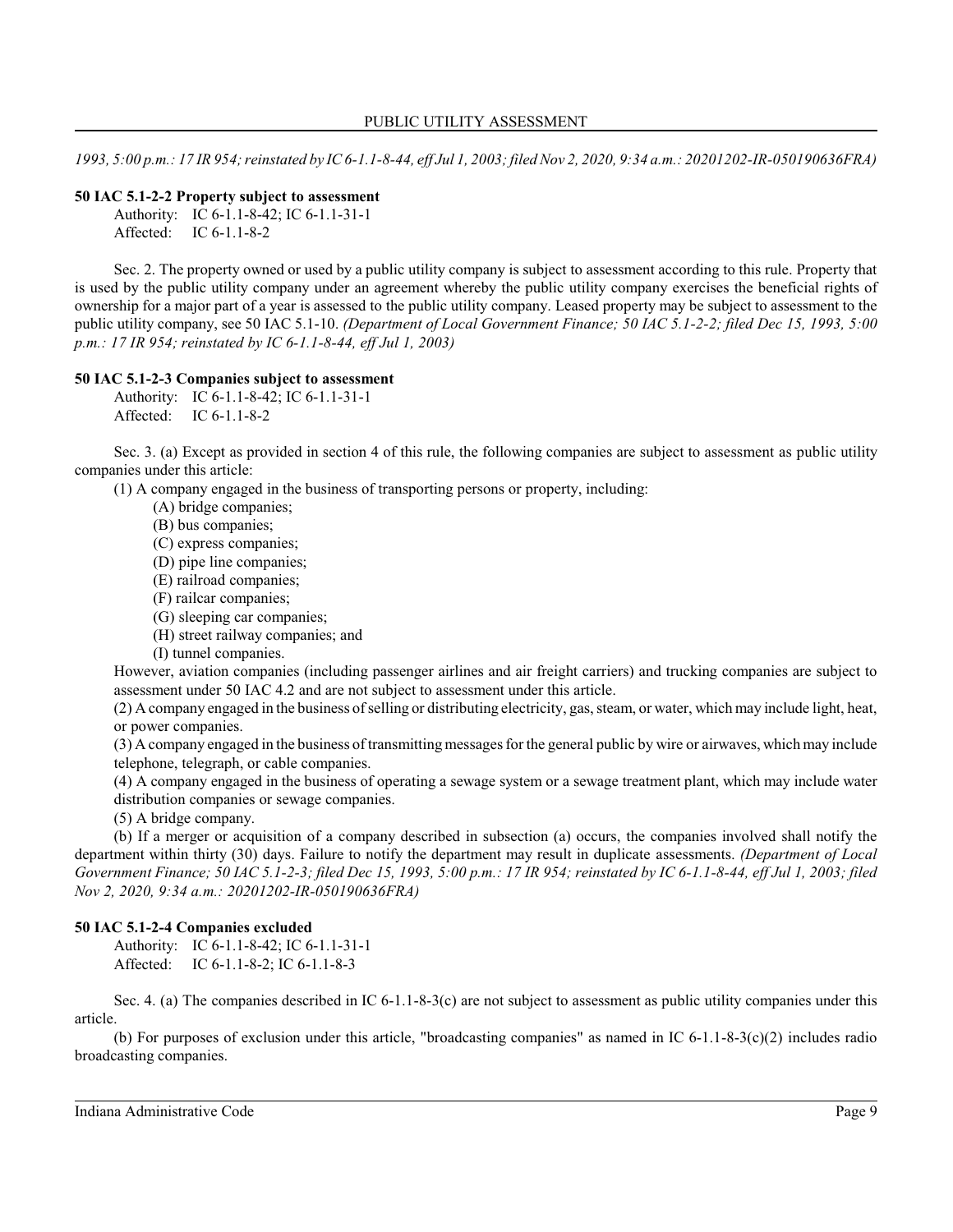(c) For purposes of exclusion under this article, "television companies" as named in  $IC$  6-1.1-8-3(c)(3) includes cable television broadcasting companies. *(Department of Local Government Finance; 50 IAC 5.1-2-4; filed Dec 15, 1993, 5:00 p.m.: 17 IR 955; reinstated by IC 6-1.1-8-44, eff Jul 1, 2003; filed Nov 2, 2020, 9:34 a.m.: 20201202-IR-050190636FRA)*

# **Rule 3. Reporting Requirements**

#### **50 IAC 5.1-3-1 Who must file**

Authority: IC 6-1.1-8-42; IC 6-1.1-31-1 Affected: IC 6-1.1-8-19

Sec. 1. (a) Each year a public utility company shall file an annual report with the department concerning the value and description of the property that is either owned or used by the public utility company.

(b) In completing a report or statement, a public utility company shall make a complete disclosure of all information, required by the department, that is related to the value, nature, and location of property:

(1) which the public utility company owned; or

(2) which the public utility company held, possessed, controlled, or occupied.

(c) The public utility company shall certify the truth of all information appearing in the report or statement and all data accompanying the report or statement. *(Department of Local Government Finance; 50 IAC 5.1-3-1; filed Dec 15, 1993, 5:00 p.m.: 17 IR 955; reinstated by IC 6-1.1-8-44, eff Jul 1, 2003; filed Nov 2, 2020, 9:34 a.m.: 20201202-IR-050190636FRA)*

#### **50 IAC 5.1-3-2 What to file; annual report to department**

Authority: IC 6-1.1-8; IC 6-1.1-31-1

Affected: IC 6-1.1-8-19; IC 6-1.1-8-21

Sec. 2. (a) The department has designated UD Form 45, Annual Report of Public Utility Company, as the annual report to be filed with the department by all public utility companies, other than railroad companies and railcar companies.

(b) Railroad companies shall annually file UD Form 32, Annual Report – Railroad Property, with the department.

(c) Railcar companies shall annually file Form RC-1, Report of Railcar Tax, with the department.

(d) Along with the UD Form 45 or the UD Form 32, a public utility company shall submit to the department information requested by the department, including:

(1) the most recent financial statements;

(2) information concerning depreciation records; and

(3) the most recent annual report to shareholders or members;

to the extent that such reports, records, or statements exist.

(e) Railroad companies shall also submit to the department the Surface Transportation Board Form R-1 (Railroad Annual Report), if the railroad company is required to file Form R-1 with the Surface Transportation Board.

(f) A public utility company may submit a substitute computer or machine generated annual report form or schedule that is a part of the annual report, in lieu of using the actual annual report form or schedule, provided that the report or schedule:

(1) contains all of the required information as set forth in the actual report or schedule; and

(2) properly and clearly identifies the report or schedule being substituted.

*(Department of Local Government Finance; 50 IAC 5.1-3-2; filed Dec 15, 1993, 5:00 p.m.: 17 IR 955; reinstated by IC 6-1.1-8-44, eff Jul 1, 2003; filed Nov 2, 2020, 9:34 a.m.: 20201202-IR-050190636FRA)*

## **50 IAC 5.1-3-2.5 How to file**

Authority: IC 6-1.1-8-42; IC 6-1.1-31-1 Affected: IC 6-1.1-8-23

Sec. 2.5. (a) Reports filed pursuant to this rule must be filed by:

(1) personal delivery;

(2) deposit in the United States mail;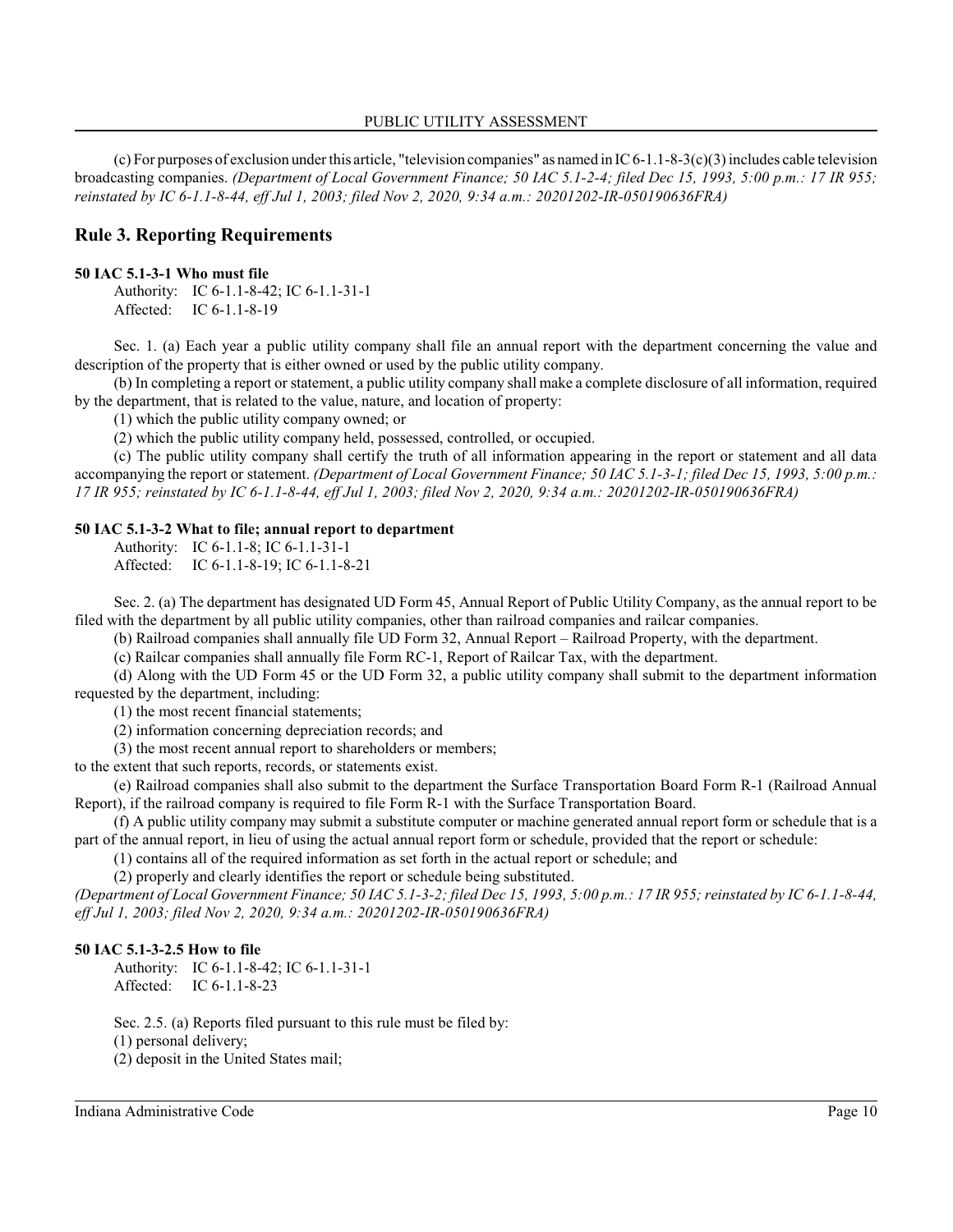(3) registered or certified mail, return receipt requested; or

(4) electronic mail.

(b) Reports may not be filed by facsimile.

(c) The department may request an additional copy of reports originally filed by electronic mail to be sent by United States mail. *(Department of Local Government Finance; 50 IAC 5.1-3-2.5; filed Nov 2, 2020, 9:34 a.m.: 20201202-IR-050190636FRA)*

#### **50 IAC 5.1-3-3 What to file; local reporting requirement** *(Repealed)*

Sec. 3. *(Repealed by Department of Local Government Finance; filed Nov 2, 2020, 9:34 a.m.: 20201202-IR-050190636FRA)*

#### **50 IAC 5.1-3-4 Due date**

Authority: IC 6-1.1-8-42 Affected: IC 6-1.1-8-19

Sec. 4. (a) A public utility company, except a railcar company, shall file its annual report with the department on or before April 1 of that year unless a filing extension has been granted by the department under section 6 of this rule.

(b) A railcar company shall file its annual report with the department on or before July 1 of that year unless a filing extension has been granted by the department under section 6 of this rule. *(Department of Local Government Finance; 50 IAC 5.1-3-4; filed Dec 15, 1993, 5:00 p.m.: 17 IR 955; reinstated by IC 6-1.1-8-44, eff Jul 1, 2003; filed Nov 2, 2020, 9:34 a.m.: 20201202-IR-050190636FRA)*

#### **50 IAC 5.1-3-5 Duty to file**

Authority: IC 6-1.1-8-42; IC 6-1.1-31-1 Affected: IC 6-1.1-8-19

Sec. 5. (a) It is the responsibility of the public utility company to obtain the necessary report forms and timely file the required reports with the department.

(b) The department will furnish each public utility company with the appropriate forms to complete their respective annual reports. However, the obligation to file the required report is not diminished or affected by the failure of the department to deliver or mail forms to the public utility company. It is the responsibility of the public utility company to obtain the necessary report forms and timely file the required reports with the department. *(Department of Local Government Finance; 50 IAC 5.1-3-5; filed Dec 15, 1993, 5:00 p.m.: 17 IR 956;reinstated by IC 6-1.1-8-44, eff Jul 1, 2003; filed Nov 2, 2020, 9:34 a.m.: 20201202-IR-050190636FRA)*

#### **50 IAC 5.1-3-6 Extension of time**

Authority: IC 6-1.1-8-42; IC 6-1.1-31-1 Affected: IC 6-1.1-8-19

Sec. 6. (a) The department may extend the due date for the annual report for a public utility company.

(b) The department may grant a general extension to all public utility companies or classes of public utility companies. The department will notify the public utility company of any general extension.

(c) An extension of the due date, or an extension beyond the general extension granted undersubsection (b), shall be considered by the department if:

(1) the public utility company submits a written request for an extension at least five (5) calendar days prior to the due date; and

(2) the public utility company cannot file on or before the due date because of extraordinary and unusual circumstances.

(d) An extension granted by the department under subsection (c) shall be in writing. A copy of the extension shall accompany the taxpayer's annual report.

(e) An extension granted by the department under subsection (b) or (c) shall also apply to the report required under section 2 of this rule. *(Department of Local Government Finance; 50 IAC 5.1-3-6; filed Dec 15, 1993, 5:00 p.m.: 17 IR 956; reinstated by IC 6-1.1-8-44, eff Jul 1, 2003; filed Nov 2, 2020, 9:34 a.m.: 20201202-IR-050190636FRA)*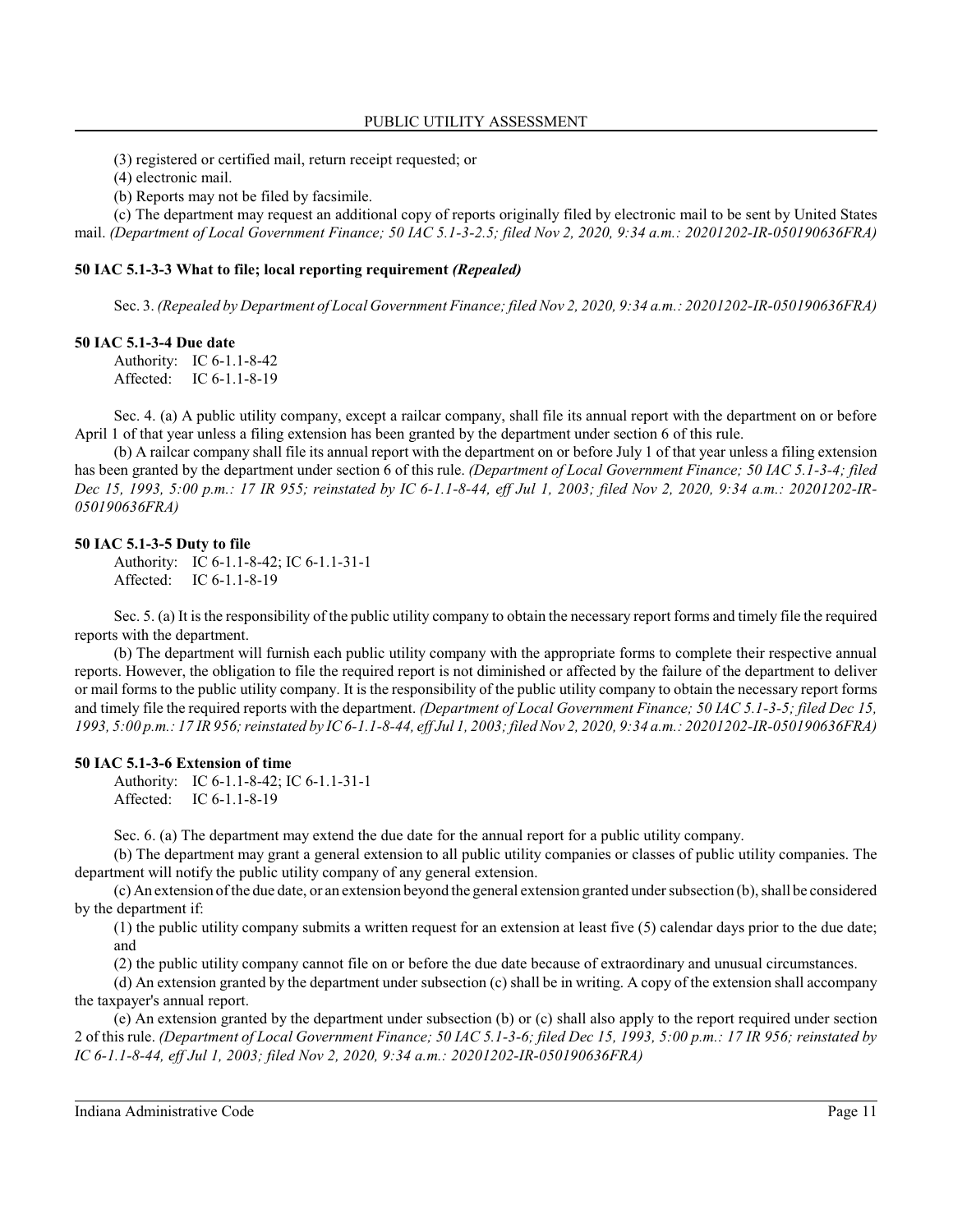#### **50 IAC 5.1-3-7 Liability for taxes**

Authority: IC 6-1.1-8-42; IC 6-1.1-31-1 Affected: IC 6-1.1-2-4; IC 6-1.1-8-1

Sec. 7. (a) The owner of any tangible property on the assessment date of a year is liable for the taxes imposed on the property for that year.

(b) A public utility company holding, possessing, controlling, or occupying any tangible property on the assessment date of a year is liable for the taxes imposed on the property for that year unless:

(1) the public utility company establishes that the property is being assessed and taxed in the name of the owner; or

(2) the owner is liable for the taxes under a contract with that person.

(c) When a person other than the owner pays any property taxes as required by thissection, that person may recover the amount paid from the owner, unless the parties have agreed to other terms in a contract. *(Department of Local Government Finance; 50 IAC 5.1-3-7; filed Dec 15, 1993, 5:00 p.m.: 17 IR 956; reinstated by IC 6-1.1-8-44, eff Jul 1, 2003)*

#### **50 IAC 5.1-3-8 Disclosure of information**

Authority: IC 6-1.1-8-42; IC 6-1.1-31-1 Affected: IC 6-1.1-2-4; IC 6-1.1-3-9; IC 6-1.1-8-21

Sec. 8. (a) In completing the annual report, a public utility company shall make a complete disclosure of all information required by the department.

(b) A public utility company that holds, possesses, controls, or occupies property that it does not own must make a full disclosure, on the forms provided by the department, of the not-owned property and information relating to that property. The required information shall include the name and address of the owner, model, description, location, quantities on hand, date of installation, value (if known) as required by this article, and any other information requested on the appropriate form. (See special instructions in 50 IAC 5.1-10-3 for reporting leased personal property.)

(c) Failure to properly disclose property that a public utility company holds, possesses, or controls shall result in the assessment of the property to the public utility company. See, State Board of Tax Commissioners v. Jewell Grain Company 556 N.E.2d 920 (Ind. 1990).

(d) Information is required to be submitted by the holder, possessor, or controller even if the owner is liable for the taxes under a contract to ensure that the assessing official has the necessary information to correctly assessthe property in question. *(Department of Local Government Finance; 50 IAC 5.1-3-8; filed Dec 15, 1993, 5:00 p.m.: 17 IR 956; reinstated by IC 6-1.1-8-44, eff Jul 1, 2003; filed Nov 2, 2020, 9:34 a.m.: 20201202-IR-050190636FRA)*

### **50 IAC 5.1-3-9 Penalty**

Authority: IC 6-1.1-8-42; IC 6-1.1-31-1 Affected: IC 6-1.1-2-4; IC 6-1.1-8-20

Sec. 9. (a) If a public utility company does not file the annual report required under section 2 of this rule with the department on or before the due date, the company will incur a penalty of one hundred dollars (\$100) per day for each day that the annual report is late. However, a penalty under this subsection may not exceed one thousand dollars (\$1,000).

(b) An annual report is not considered to be complete unless the report contains the information required by the department and is signed under the penalty of perjury by an authorized person.

(c) A public utility company that does not file a complete annual report is subject to the penalty provided in subsection (a) for each day that the annual report is not complete. *(Department of Local Government Finance; 50 IAC 5.1-3-9; filed Dec 15, 1993, 5:00 p.m.: 17 IR 957; reinstated by IC 6-1.1-8-44, eff Jul 1, 2003; filed Nov 2, 2020, 9:34 a.m.: 20201202-IR-050190636FRA)*

# **Rule 4. Assessment, Appeal, and Review**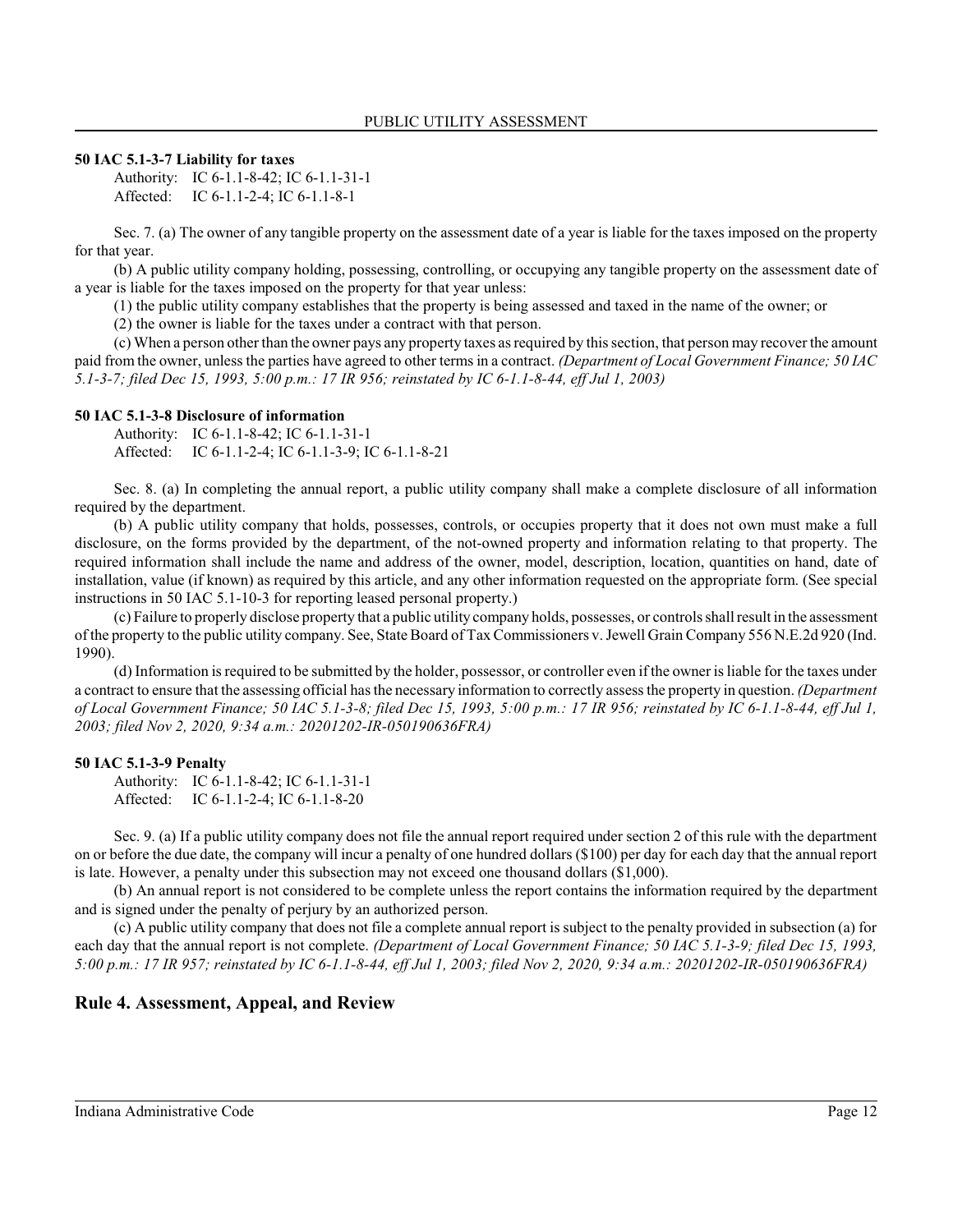#### **50 IAC 5.1-4-1 Tentative assessment**

Authority: IC 6-1.1-8-42; IC 6-1.1-31-1 Affected: IC 6-1.1-2-4; IC 6-1.1-8-12; IC 6-1.1-8-28

Sec. 1. (a) Each year the department shall determine the true tax value of the property of each public utility company. Except for railcar companies, the department shall determine the true tax value by first determining the approximate unit value of each public utility company. The value of the distributable property of a public utility company, other than a railcar company, equals the remainder of:

(1) the unit value of the company; minus

(2) the value of the company's fixed property.

(b) The value of the distributable property of a railcar company equals the value of all of the company's distributable property multiplied by the allocation factor provided in IC 6-1.1-8-12(b).

(c) In order to determine the unit value of a public utility company, the department may consider the following:

(1) Book value.

(2) The cost of replacement or reproduction, less depreciation.

(3) The cost of establishing and developing the business.

(4) The amount and market value or sales price of outstanding securities.

(5) Valuations determined by another governmental agency or indicated by a judicial decision, including, but not limited to, determinations made for rate making purposes.

(6) Statistics and reports prepared or filed by the company.

(7) Statistics and reports prepared by another governmental agency or by a private organization if the organization is considered reliable by investors and investment dealers.

(8) Earnings capitalized at a reasonable rate.

(9) Any other information that the department considers relevant.

(d) Except for railcar companies, the department shall notify each public utility company of its tentative assessment on or before June 1. The department shall notify each railcar company of its tentative assessment on or before September 1. *(Department of Local Government Finance; 50 IAC 5.1-4-1; filed Dec 15, 1993, 5:00 p.m.: 17 IR 957; reinstated by IC 6-1.1-8-44, eff Jul 1, 2003; filed Nov 2, 2020, 9:34 a.m.: 20201202-IR-050190636FRA)*

### **50 IAC 5.1-4-2 Assessment by department**

Authority: IC 6-1.1-8-42; IC 6-1.1-31-1 Affected: IC 6-1.1-8-22

Sec. 2. The department shall assess the property of a public utility company based upon the information available to the department if the public utility company:

(1) does not file a statement that is required under 50 IAC 5.1-3-2;

(2) does not permit the department to examine the public utility company's property, books, or records; or

(3) does not comply with a summons issued by the department.

*(Department of Local Government Finance; 50 IAC 5.1-4-2; filed Dec 15, 1993, 5:00 p.m.: 17 IR 957; reinstated by IC 6-1.1-8-44, eff Jul 1, 2003; filed Nov 2, 2020, 9:34 a.m.: 20201202-IR-050190636FRA)*

### **50 IAC 5.1-4-3 Tentative assessment; notice; objection; hearings**

Authority: IC 6-1.1-8-42; IC 6-1.1-31-1

Affected: IC 6-1.1-8-22; IC 6-1.1-8-28

Sec. 3. (a) Each year the department shall notify each public utility company of:

(1) the department's tentative assessment of the company's distributable property; and

(2) the value of the company's distributable property used by the department to determine the tentative assessment.

(b) The department shall give the notice on or before September 1, in the case of railcar companies, and shall give the notice on or before June 1, in the case of all other public utility companies.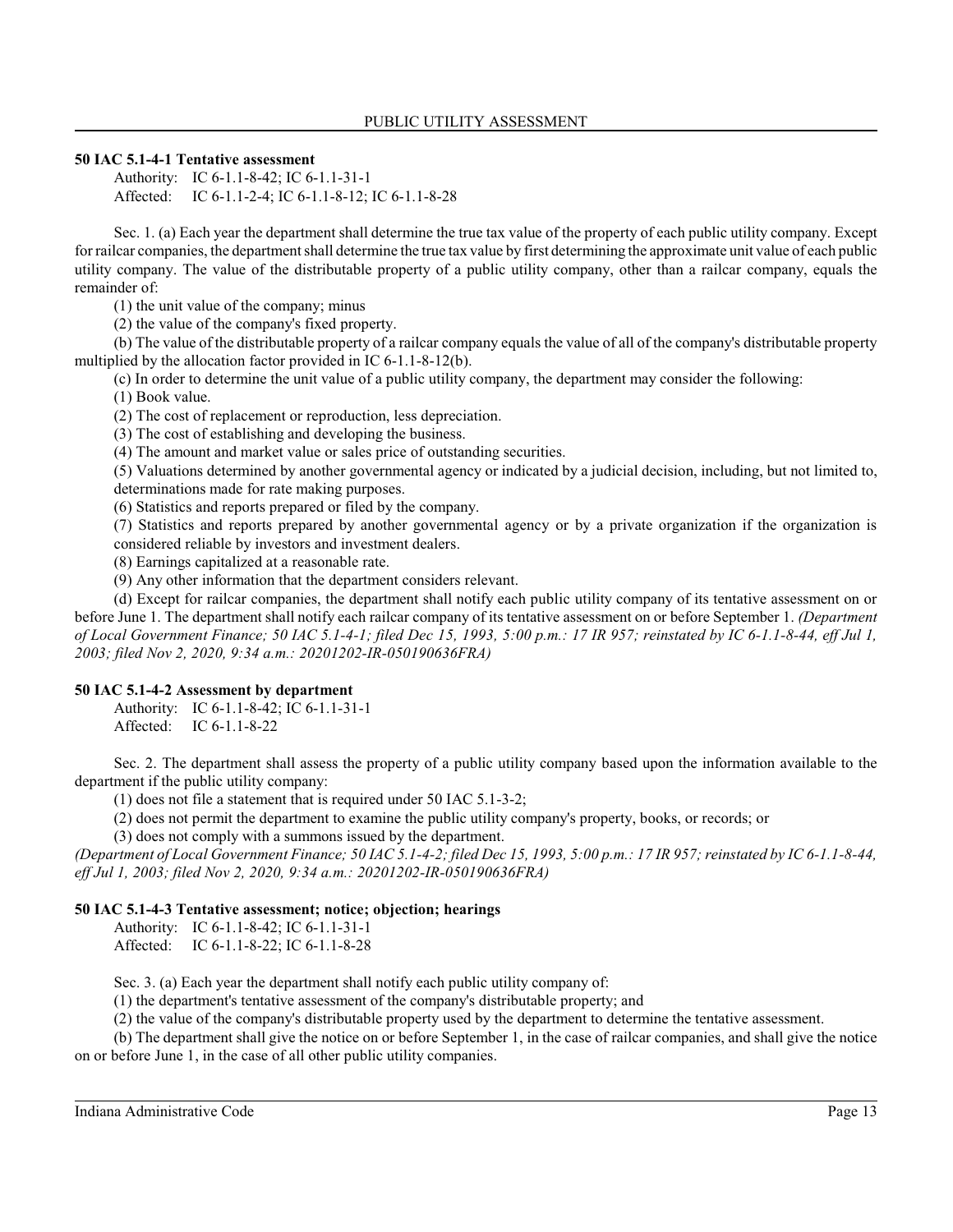(c) Within ten (10) days after a public utility company receives notice of the department's tentative assessment, the company may:

(1) file with the department its objections to the tentative assessment; and

(2) demand that the department hold a hearing on the tentative assessment.

(d) If the public utility company does not file with the department its objections to the tentative assessment within the time allowed, the tentative assessment is final and may not be appealed. *(Department of Local Government Finance; 50 IAC 5.1-4-3; filed Dec 15, 1993, 5:00 p.m.: 17 IR 958; reinstated by IC 6-1.1-8-44, eff Jul 1, 2003; filed Nov 2, 2020, 9:34 a.m.: 20201202-IR-050190636FRA)*

# **50 IAC 5.1-4-4 Hearing; final assessment; notice**

Authority: IC 6-1.1-8; IC 6-1.1-31-1 Affected: IC 6-1.1-8-29

Sec. 4. If a public utility company files its objections to, and demands a hearing on, a tentative assessment within the time allowed, the department shall hold a hearing on the tentative assessment at a time and place fixed by the department. After the hearing, if any, the department shall make a final assessment of the company's distributable property and shall notify the company of the final assessment. However, the department must give notice of the final assessment before September 30, in the case of railcar companies, and before June 30 in the case of all other public utility companies. *(Department of Local Government Finance; 50 IAC 5.1-4-4; filed Dec 15, 1993, 5:00 p.m.: 17 IR 958; reinstated by IC 6-1.1-8-44, eff Jul 1, 2003; filed Nov 2, 2020, 9:34 a.m.: 20201202-IR-050190636FRA)*

#### **50 IAC 5.1-4-5 Appeal of final assessment**

Authority: IC 6-1.1-8-42; IC 6-1.1-31-1 Affected: IC 6-1.1-8-30

Sec. 5. If a public utility company files its objections to the department's tentative assessment of the company's distributable property in the manner prescribed in section 4 of thisrule, the companymay appeal the department's final assessment of that property to the Indiana board of tax review. However, the company must initiate the appeal within forty-five (45) days after the date of the notice of the department's final assessment. *(Department of Local Government Finance; 50 IAC 5.1-4-5; filed Dec 15, 1993, 5:00 p.m.: 17 IR 958; reinstated by IC 6-1.1-8-44, eff Jul 1, 2003; filed Nov 2, 2020, 9:34 a.m.: 20201202-IR-050190636FRA)*

### **50 IAC 5.1-4-6 Appeal of township assessor's assessment of fixed property**

Authority: IC 6-1.1-8-42; IC 6-1.1-31-1 Affected: IC 6-1.1-8-33; IC 6-1.1-15

Sec. 6. A public utility company may appeal a township assessor's assessment of locally assessed property in the manner provided in IC 6-1.1-15. *(Department of Local Government Finance; 50 IAC 5.1-4-6; filed Dec 15, 1993, 5:00 p.m.: 17 IR 958; reinstated by IC 6-1.1-8-44, eff Jul 1, 2003)*

### **50 IAC 5.1-4-7 Omitted property** *(Repealed)*

Sec. 7. *(Repealed by Department of Local Government Finance; filed Nov 2, 2020, 9:34 a.m.: 20201202-IR-050190636FRA)*

### **50 IAC 5.1-4-8 Omitted property; rate of assessment; interest** *(Repealed)*

Sec. 8. *(Repealed by Department of Local Government Finance; filed Nov 2, 2020, 9:34 a.m.: 20201202-IR-050190636FRA)*

# **Rule 5. Valuation of Real Property and Use of Other Factors**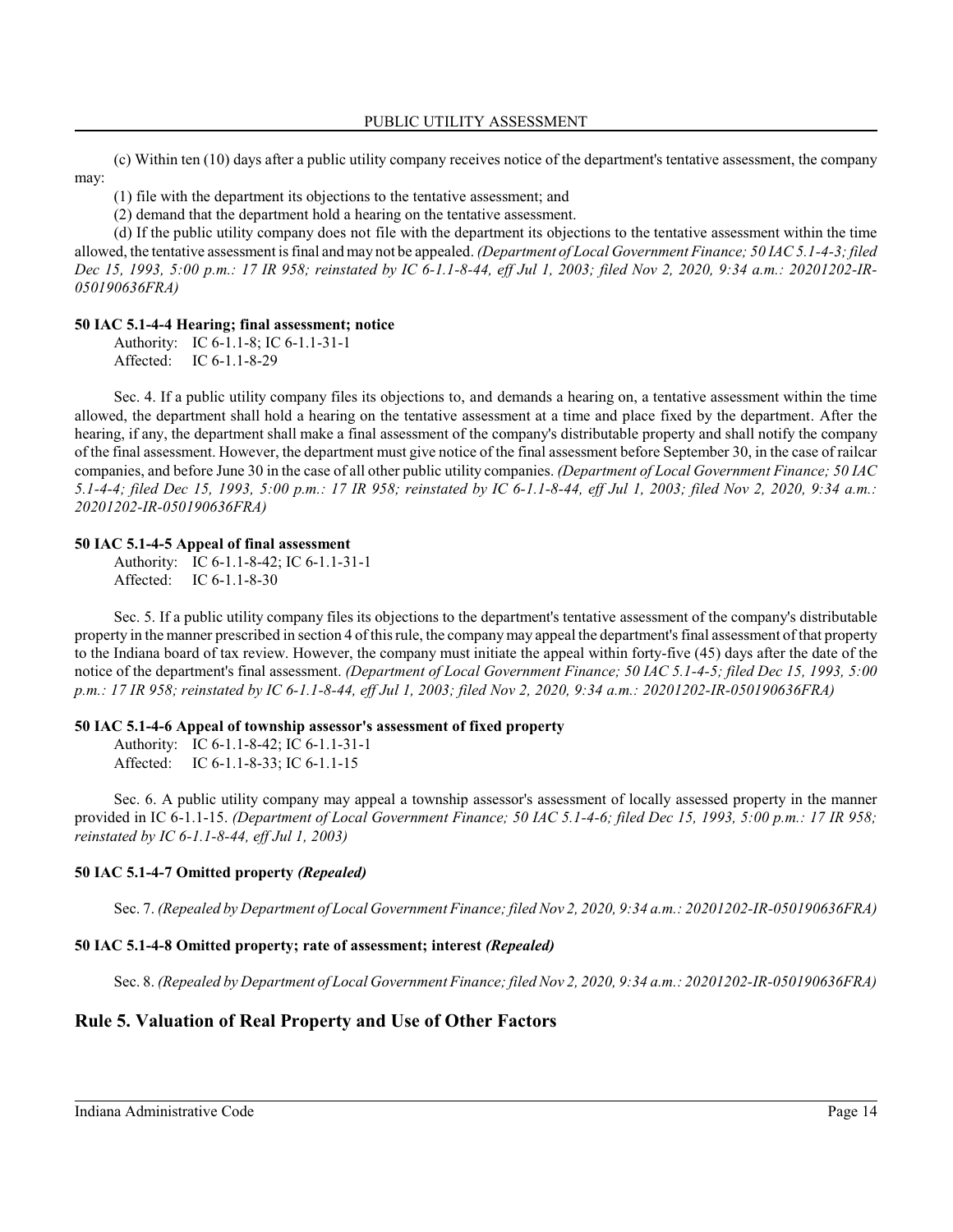#### **50 IAC 5.1-5-1 Valuation of real property**

Authority: IC 6-1.1-8-42; IC 6-1.1-31-1 Affected: IC 6-1.1-8

Sec. 1. (a) Under IC 6-1.1-8, the department shall make an annual assessment of each utility and railroad. The valuation made by the department includes all real, personal, and distributable property, wherever located, and as applicable under the department's Real Property Assessment Manual and Real Property Assessment Guidelines incorporated by reference in 50 IAC 2.4-1-2. Since locally assessed real property is contained within the unit valuation, this property is subtracted fromthe unit value, and the remainder, the distributable property, is distributed by the department.

(b) The township assessor, or the county assessor if there is no township assessor for the township, shall value locally assessed real property under 50 IAC 2.4.

(c) In determining whether property is locally assessed real property, locally assessed personal property, or distributable property, the examples provided in Chapter 9 of the Real Property Assessment Guidelines are instructive. *(Department of Local Government Finance; 50 IAC 5.1-5-1; filed Dec 15, 1993, 5:00 p.m.: 17 IR 959; reinstated by IC 6-1.1-8-44, eff Jul 1, 2003; filed Nov 2, 2020, 9:34 a.m.: 20201202-IR-050190636FRA)*

#### **50 IAC 5.1-5-2 Value as a going concern; adjustments**

Authority: IC 6-1.1-8-42; IC 6-1.1-31-1 Affected: IC 6-1.1-8-26

Sec. 2. The department, on its own motion or on petition of a public utility company, may, in determining the just value of a public utility company, authorize or require the use of factors other than those normally used in determining a unit value of a company as a going concern. *(Department of Local Government Finance; 50 IAC 5.1-5-2; filed Dec 15, 1993, 5:00 p.m.: 17 IR 959;reinstated by IC 6-1.1-8-44, eff Jul 1, 2003; filed Nov 2, 2020, 9:34 a.m.: 20201202-IR-050190636FRA)*

#### **50 IAC 5.1-5-2.5 Use of other factors**

Authority: IC 6-1.1-8-42; IC 6-1.1-31-1 Affected: IC 5-14-3-4; IC 6-1.1-8-26

Sec. 2.5. (a) The use of other factors is permitted only in situations where the use of other factors is necessary to: (1) ensure equal and nondiscriminatory treatment of all public utility companies within the same classification; or

(2) provide for a unit value that is not clearly unreasonable or unfair to the state or the public utility company.

(b) Third party supporting documentation that is relevant to valuation may be submitted and reviewed by the department.

(c) Third party supporting documentation that is submitted to the department is considered confidential and shall not be subject to disclosure under IC 5-14-3.

(d) Other outside estimates of value not related to the department's assessment are not pertinent to the assessment under this rule. *(Department of Local Government Finance; 50 IAC 5.1-5-2.5; filed Nov 2, 2020, 9:34 a.m.: 20201202-IR-050190636FRA)*

### **50 IAC 5.1-5-3 Readily ascertainable values**

Authority: IC 6-1.1-8-42; IC 6-1.1-31-1 Affected: IC 6-1.1-8-26

Sec. 3. (a) In order to establish uniformity, the department may determine the standard true tax value per unit of certain types of personal property that have a readily ascertainable value.

(b) The standard unit true tax values are published under 50 IAC 4.2-4-7.

(c) The types of personal property valued under this section are designated in 50 IAC 4.2-15 or memorandums and guidance documents. The types of personal property for which a standard unit value is determined may include, but are not limited to, the following:

(1) Agricultural commodities.

(2) Certain livestock.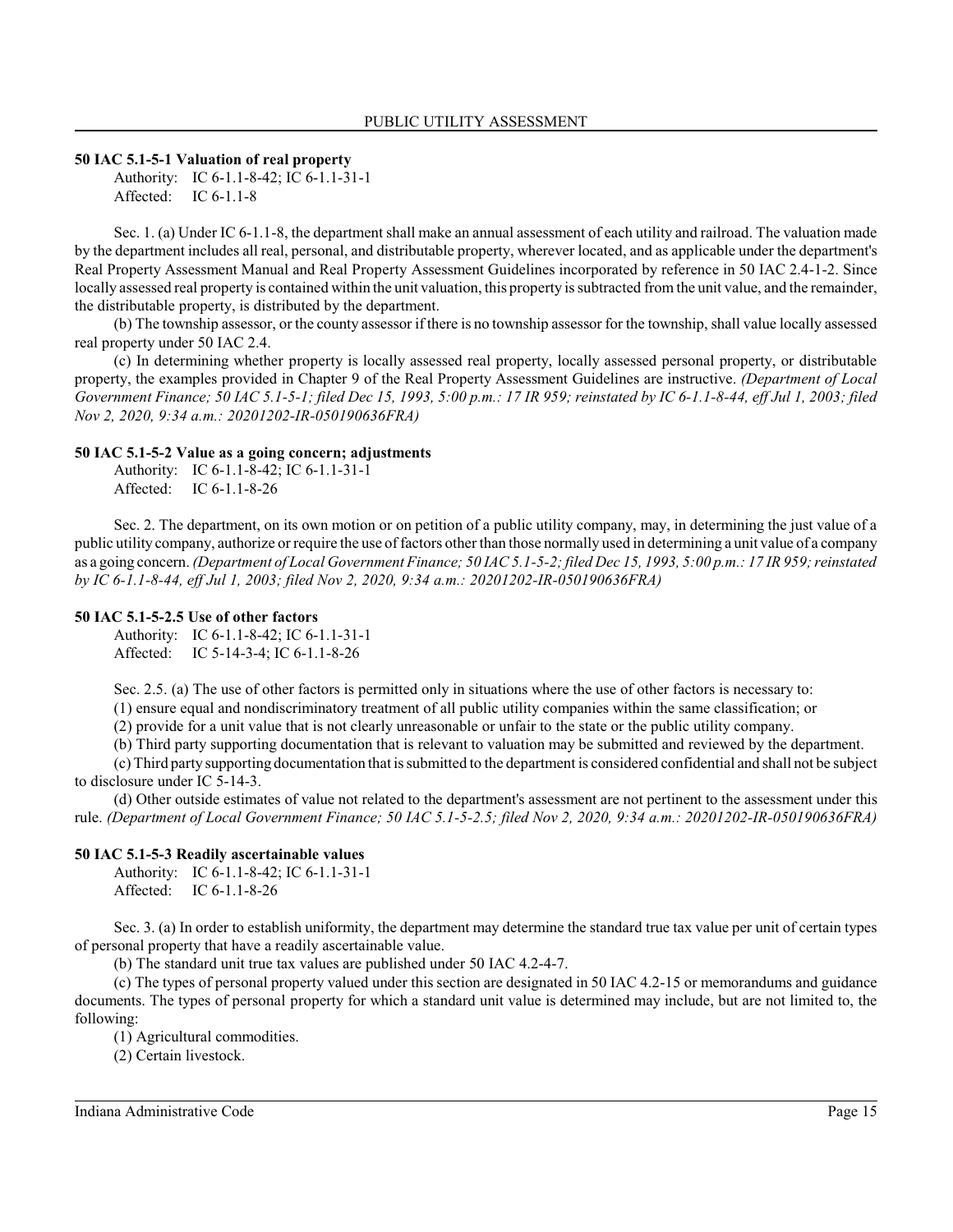(3) Certain types of petroleum products.

(4) Recreational vehicles.

(5) Used motor vehicles held for sale.

(6) Used farm implements held for sale.

(7) Railcars.

(8) Gas and fluid pipelines.

(9) Any other tangible personal property that the department determines has a readily ascertainable value.

*(Department of Local Government Finance; 50 IAC 5.1-5-3; filed Dec 15, 1993, 5:00 p.m.: 17 IR 959; reinstated by IC 6-1.1-8-44, eff Jul 1, 2003; filed Nov 2, 2020, 9:34 a.m.: 20201202-IR-050190636FRA)*

### **50 IAC 5.1-5-4 Uniform useful life**

Authority: IC 6-1.1-8-42; IC 6-1.1-31-1 Affected: IC 6-1.1-8-26

Sec. 4. (a) The department may prescribe the useful life of certain items of personal property if the department determines that a uniform useful life should be required for all affected public utility companies in order to obtain uniformity of assessment.

(b) If the department prescribes a uniform useful life for a certain item of personal property, the department shall notify all affected taxpayers. *(Department of Local Government Finance; 50 IAC 5.1-5-4; filed Dec 15, 1993, 5:00 p.m.: 17 IR 959;reinstated by IC 6-1.1-8-44, eff Jul 1, 2003; filed Nov 2, 2020, 9:34 a.m.: 20201202-IR-050190636FRA)*

# **Rule 6. Valuation of Depreciable Personal Property**

#### **50 IAC 5.1-6-1 Definitions**

Authority: IC 6-1.1-8-42; IC 6-1.1-31-1 Affected: IC 6-1.1-8-26; IC 6-6-6.5

Sec. 1. (a) The definitions in this section apply throughout this rule.

(b) "Adjusted cost of depreciable personal property" means the cost of depreciable personal property adjusted for the cost of the following:

(1) Air pollution control systems, exempted under 50 IAC 5.1-12-2.

(2) Industrial waste control facilities, exempted under 50 IAC 5.1-12-4.

(3) Special tooling, described in 50 IAC 5.1-9-3.

(4) Aircraft subject to excise tax under IC 6-6-6.5.

(c) "Cost of depreciable personal property" means the sum of direct costs and an appropriate portion of indirect costs attributable to the production or acquisition of depreciable personal property and its preparation for use. The cost of machinery, furniture, tools, computers (excluding application software), and other plant assets include all costs necessary to place the asset in condition and in place, ready for use. These costs include, but are not limited to, the purchase price, transportation costs to the place of use, installation costs, foundations, electrical wiring, interest incurred during construction and installation, and sales tax. If the asset is constructed by the company, the original cost must be made up of, but not limited to, the following costs:

(1) Direct and indirect labor costs and fringe benefits.

(2) Direct material costs.

(3) Designing.

(4) Supervision.

(5) Insurance.

(6) Depreciation of equipment used in construction.

(7) Claims for damage during construction not compensated for by insurance.

(8) Taxes and insurance during construction.

(9) Interest incurred during construction.

(10) Sales taxes.

(11) Other costs directly chargeable to construction.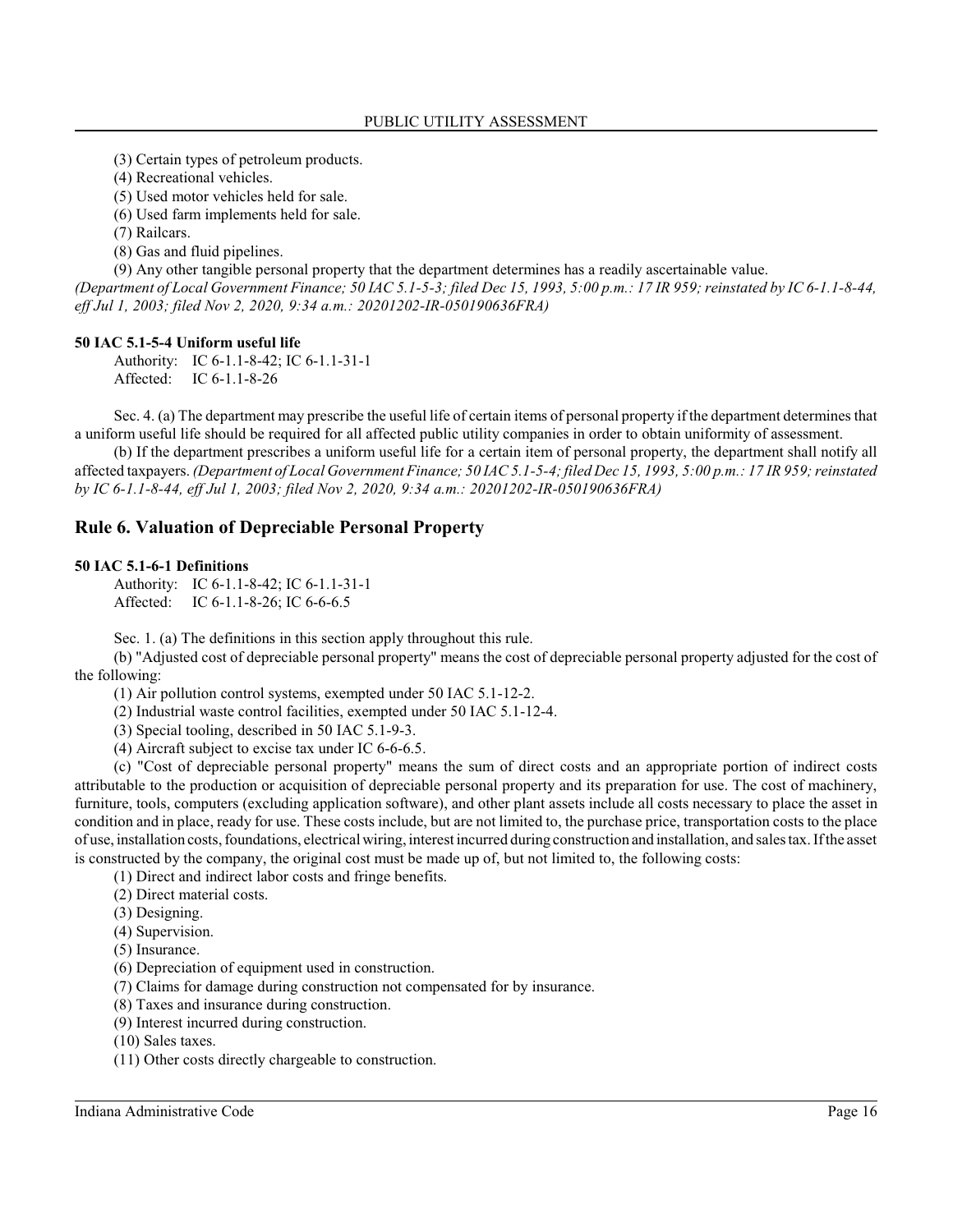No profit may be added to the actual costs because the company cannot make a profit on itself. Any credits in the form of sales of scrap materials, discounts received on purchases of materials, and return premiums on surrender of insurance policies must be subtracted from the gross costs of construction to determine the actual cost of the asset.

(d) "Depreciable personal property" means the tangible property, other than locally assessed real property, of a public utility company that is subject to or should be subject to depreciation for federal income tax purposes. The term includes both locally assessed personal property (excluding inventory) and distributable property.

(e) "Permanently retired depreciable personal property" means depreciable personal property that has been removed from the manufacturing process on the assessment date, or has been removed from service other than manufacturing on the assessment date, and is awaiting disposition. It must be scheduled to be scrapped, removed, or disposed of and will be considered to be permanently retired providing the taxpayer actually scraps or sells such property. *(Department of Local Government Finance; 50 IAC 5.1-6-1; filed Dec 15, 1993, 5:00 p.m.: 17 IR 959; reinstated by IC 6-1.1-8-44, eff Jul 1, 2003)*

#### **50 IAC 5.1-6-2 Book cost determinative**

Authority: IC 6-1.1-8-42; IC 6-1.1-31-1 Affected: IC 6-1.1-8-26; IC 6-1.1-31

Sec. 2. (a) The cost of depreciable property, both real and personal, as recorded on the public utility company's books and records, must be utilized in determining the value of the depreciable personal property subject to assessment.

(b) The cost of all depreciable personal property of a public utility company shall be the total amount reflected on the books and records of the company as of the assessment date except as provided in section 3 of this rule.

(c) Property may be depreciable personal property regardless of the account in which the property is carried on the books and records of the public utility company. For example, property classified on the public utility company's books and records as real property may nevertheless be depreciable personal property within the meaning of this article. This treatment is necessary to ensure the proper assessment of property, regardless of the accounting system used by the public utility company.

(d) Except as otherwise provided in this article, property is deemed to be depreciable personal property when a depreciation deduction is allowable for federal income tax purposes.

(e) The cost of additions and betterments is added to the original cost of the depreciable personal property. If an additional part is added or some other change is made in the fixed asset that increases its estimated useful life, production, or efficiency, or converts the property to a different use, it is a betterment. The expenditure is capitalized by adding it to the original cost of the asset. If a part is replaced with a similar part, the new part is shown as a new acquisition while the part replaced is deducted from the original cost of the asset.

(f) In the event a taxpayer cannot determine from its books and records the cost of the depreciable property on the assessment date, it must use:

(1) the cost per books as of the close of its annual financial period immediately prior to the assessment date and so indicate on its return;

(2) the book cost as of the close of its last financial period will then be adjusted to reflect all acquisitions and disposals of depreciable property which have occurred between the acquisition or disposal date and the assessment date; and

(3) installation costs and foundations applicable to machinery and equipment shall be reported and assessed on the same basis as the asset to which they apply.

*(Department of Local Government Finance; 50 IAC 5.1-6-2; filed Dec 15, 1993, 5:00 p.m.: 17 IR 960; reinstated by IC 6-1.1-8-44, eff Jul 1, 2003)*

#### **50 IAC 5.1-6-3 Mandatory adjustment**

|           | Authority: IC 6-1.1-8-42; IC 6-1.1-31-1 |
|-----------|-----------------------------------------|
| Affected: | IC $6-1.1-8-26$ ; IC $6-1.1-31$         |

Sec. 3. (a) The cost of depreciable personal property as computed in section 2 of this rule must be reported at the tax basis of such property as defined in Section 1012 of the Internal Revenue Code of 1986. The cost of depreciable personal property shall not be reduced by Sections 167 (depreciation) or 179 (expense election deduction) of the Internal Revenue Code or any credits (such as investment tax credit) which would otherwise diminish the cost basis of the property.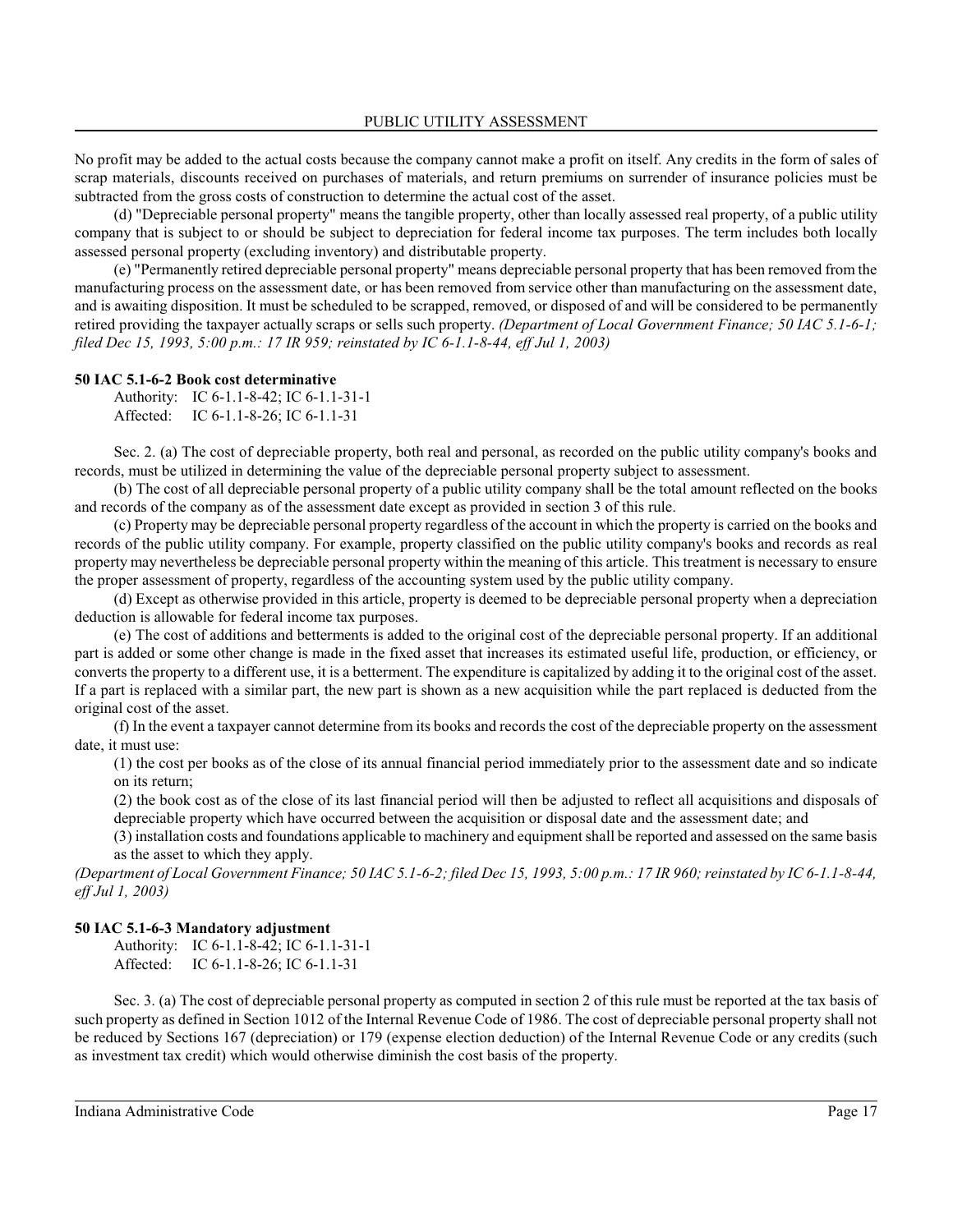(b) If the tax basis of the depreciable personal property is different from the cost reflected on the books and records of the taxpayer, an adjustment must be made to the cost per books of the assessable depreciable personal property. The cost reflected on the books and records must be adjusted to the tax basis of the property.

(c) The adjustment of the cost of depreciable personal property to its tax basis is required to be made regardless of whether it is an increase or decrease to the cost recorded on the books and records. *(Department of Local Government Finance; 50 IAC 5.1-6- 3; filed Dec 15, 1993, 5:00 p.m.: 17 IR 961; reinstated by IC 6-1.1-8-44, eff Jul 1, 2003)*

#### **50 IAC 5.1-6-4 Fully depreciated property**

Authority: IC 6-1.1-8-42; IC 6-1.1-31-1 Affected: IC 6-1.1-8-26

Sec. 4. Depreciable personal property that has not been retired from use is reported for assessment purposes whether or not the cost of the property has been removed from the taxpayer's books and records. *(Department of Local Government Finance; 50 IAC 5.1-6-4; filed Dec 15, 1993, 5:00 p.m.: 17 IR 961; reinstated by IC 6-1.1-8-44, eff Jul 1, 2003)*

#### **50 IAC 5.1-6-5 Nominally valued depreciable personal property**

Authority: IC 6-1.1-8-42; IC 6-1.1-31-1 Affected: IC 6-1.1-8-26

Sec. 5. Depreciable personal property recorded on the books and records at a nominal value or at no value must be valued at its actual acquisition cost determined by reference to the insurable value in the year of acquisition for Indiana property tax assessment purposes. This category of property includes, but is not limited to:

(1) bulk purchases; or

(2) the acquisition of a going business concern.

*(Department of Local Government Finance; 50 IAC 5.1-6-5; filed Dec 15, 1993, 5:00 p.m.: 17 IR 961; reinstated by IC 6-1.1-8-44, eff Jul 1, 2003)*

#### **50 IAC 5.1-6-6 Computer software**

Authority: IC 6-1.1-8-42; IC 6-1.1-31-1 Affected: IC 6-1.1-8-26

Sec. 6. (a) As used in thissection, "application software" means a written sequence of instructions which details the operations the equipment is to perform in order to achieve a specific objective of the user.

(b) As used in thissection, "operational software" means the operational programthat controls the hardware and actuallymakes the machine operational. It is fundamental and necessary to the functioning of the computer hardware itself and performs such functions as loading, scheduling, supervision, and data management. It represents the internalized instruction codes that translate information into a form usable by the equipment and controls the basic operations of the central processing unit to performarithmetic and/or logical operations automatically by means of programmed instructions. It is not normally accessible or modifiable by the user.

(c)If the cost of depreciable personal property recorded on the books and records reflects charges for customer support services such as educational services, maintenance, or application software that relate to future periods and not to the value of the depreciable personal property, those charges may be deducted from the cost of depreciable personal property, to the extent that a separate charge or value can be identified. *(Department of Local Government Finance; 50 IAC 5.1-6-6; filed Dec 15, 1993, 5:00 p.m.: 17 IR 961; reinstated by IC 6-1.1-8-44, eff Jul 1, 2003)*

#### **50 IAC 5.1-6-7 Valuation**

Authority: IC 6-1.1-8-42; IC 6-1.1-31-1 Affected: IC 6-1.1-8-26

Sec. 7. (a) Except as provided in section 9 of this rule, the value of depreciable personal property is computed by subtracting federal depreciation from the adjusted cost of the depreciable personal property. The value of depreciable personal property is the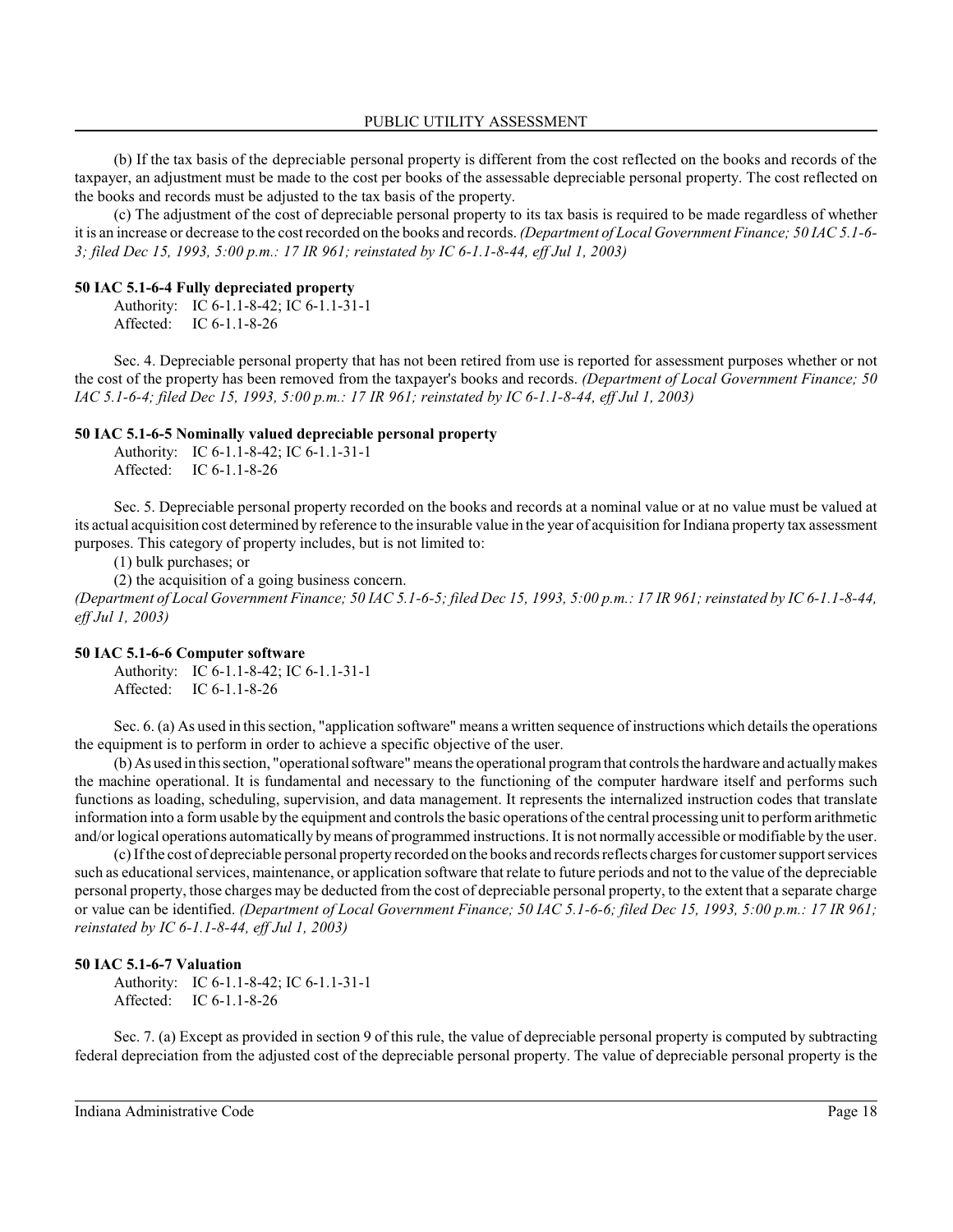depreciated value of the depreciable personal property as computed for federal income tax purposes.

(b) Depreciation shall be computed using the method or methods of depreciation that the public utility company has used for federal income tax purposes for that property. If depreciable personal property is acquired prior to the establishment of the first reporting year for federal income tax purposes, depreciation shall be computed in the same manner as the public utility contemplates using for federal income tax purposes.

(c) The amount of depreciation computed in subsection (b) shall be increased by any expense election deduction (Section 179 of the Internal Revenue Code of 1986) or investment tax credit claimed on the property by the public utility company for federal income tax purposes. *(Department of Local Government Finance; 50 IAC 5.1-6-7; filed Dec 15, 1993, 5:00 p.m.: 17 IR 961; reinstated by IC 6-1.1-8-44, eff Jul 1, 2003)*

### **50 IAC 5.1-6-8 Deduction for gross additions**

Authority: IC 6-1.1-8-42; IC 6-1.1-31-1 Affected: IC 6-1.1-8-26

Sec. 8. Except as provided in section 9 of this rule, the value of depreciable personal property is computed by deducting an allowance for gross additions in addition to the adjustment for depreciation computed under section 7 of thisrule. The deduction for gross additions is computed as:

(1) sixty percent (60%) of the adjusted cost of depreciable personal property placed in service during the immediately preceding twelve (12) months; minus

(2) the depreciation computed on the adjusted cost of depreciable personal property, as computed under section 7 of thisrule, placed in service during the immediately preceding twelve (12) months.

*(Department of Local Government Finance; 50 IAC 5.1-6-8; filed Dec 15, 1993, 5:00 p.m.: 17 IR 962; reinstated by IC 6-1.1-8-44, eff Jul 1, 2003)*

#### **50 IAC 5.1-6-9 Minimum value**

Authority: IC 6-1.1-8-42; IC 6-1.1-31-1 Affected: IC 6-1.1-8-26

Sec. 9. (a) The total value of the distributable depreciable personal property cannot be less than thirty percent (30%) of the adjusted cost of the distributable personal property.

(b) The total value of the locally assessed depreciable personal property in a single taxing district cannot be less than thirty percent (30%) of the adjusted cost of the locally assessed personal property in that taxing district.

(c) The thirty percent (30%) minimum value test shall be applied prior to any special adjustment for abnormal obsolescence or permanently retired depreciable personal property. The limitation does not apply to construction in progress under 50 IAC 5.1-9- 1(a) or special tooling under 50 IAC 5.1-9-1(b). *(Department of Local Government Finance; 50 IAC 5.1-6-9; filed Dec 15, 1993, 5:00 p.m.: 17 IR 962; reinstated by IC 6-1.1-8-44, eff Jul 1, 2003)*

#### **50 IAC 5.1-6-10 Permanently retired depreciable personal property**

Authority: IC 6-1.1-8-42; IC 6-1.1-31-1 Affected: IC 6-1.1-8-26

Sec. 10. (a) Permanently retired depreciable personal property that is on hand on the assessment date is subject to an adjustment at the election of the taxpayer.

(b) The value of permanently retired depreciable personal property is the net scrap or net sale value of the depreciable personal property retired.

(c) In order to qualify for this adjustment, a taxpayer will need to substantiate that the depreciable personal property was permanently retired and not in use.

(d) The adjustment for permanently retired depreciable personal property is computed as the difference between the true tax value of the depreciable personal property retired (computed under sections 7 through 9 of this rule) and the net scrap or net sale value of the depreciable personal property retired.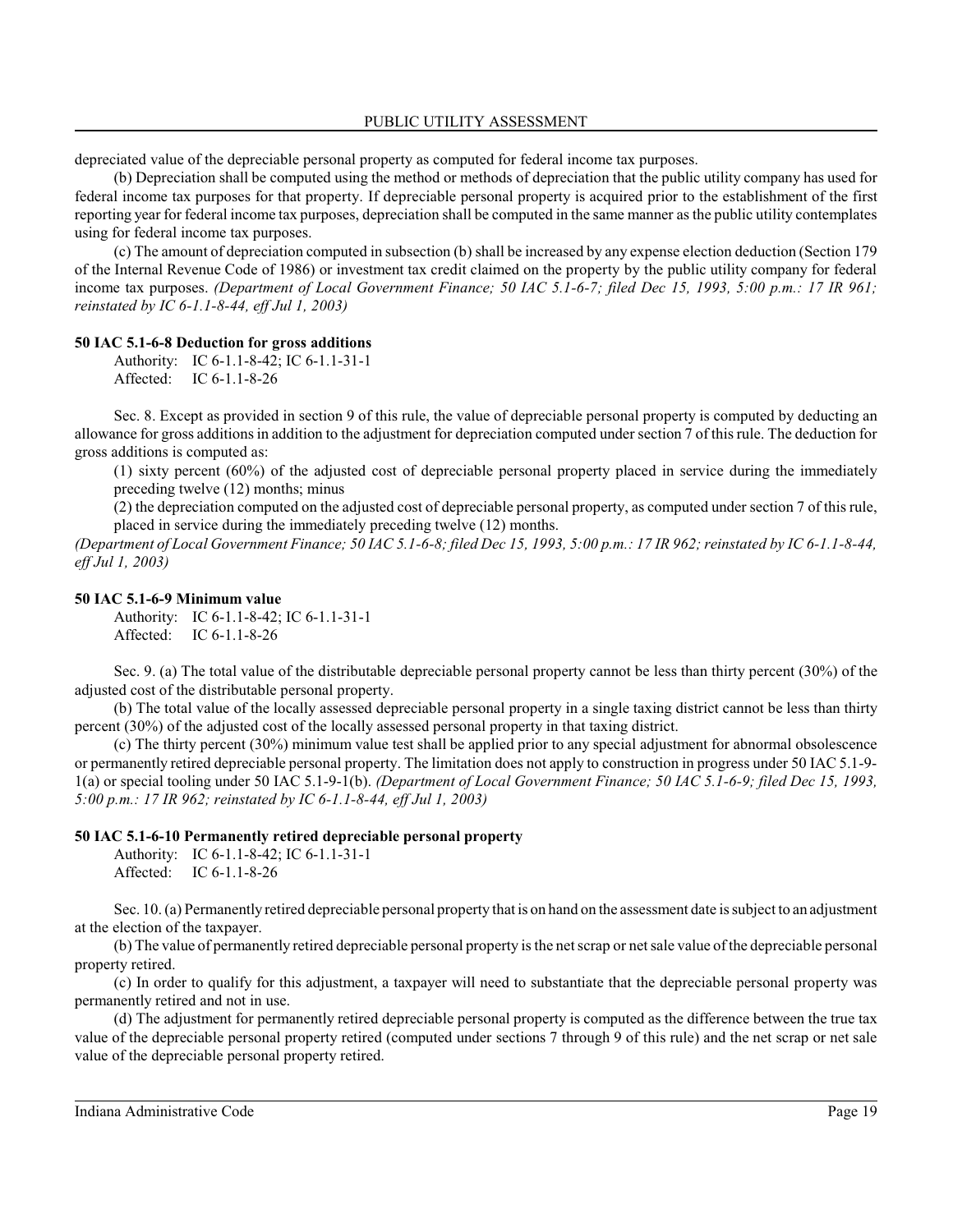(e) The adjustment for permanently retired depreciable personal property may not exceed the true tax value of the depreciable personal property retired. *(Department of Local Government Finance; 50 IAC 5.1-6-10; filed Dec 15, 1993, 5:00 p.m.: 17 IR 962; reinstated by IC 6-1.1-8-44, eff Jul 1, 2003)*

#### **50 IAC 5.1-6-11 Abnormal obsolescence**

Authority: IC 6-1.1-8-42; IC 6-1.1-31-1 Affected: IC 6-1.1-8-26

Sec. 11. (a) An adjustment for abnormal obsolescence, as defined in 50 IAC 5.1-11-1(3), may be permitted in accordance with 50 IAC 5.1-11-3.

(b) No adjustment will be allowed for normal obsolescence as defined in 50 IAC 5.1-11-1(2).

(c) The dollar amount of the adjustment for the depreciable personal property under this section may not exceed the tentative true tax value as computed in sections 7 and 8 of thisrule for the specific unit or units of depreciable personal property on which the taxpayer claims the adjustment. *(Department of Local Government Finance; 50 IAC 5.1-6-11; filed Dec 15, 1993, 5:00 p.m.: 17 IR 962; reinstated by IC 6-1.1-8-44, eff Jul 1, 2003)*

# **Rule 7. Valuation of Nondepreciable Property**

#### **50 IAC 5.1-7-1 Definitions**

Authority: IC 6-1.1-8-42; IC 6-1.1-31-1 Affected: IC 6-1.1-8-26

Sec. 1. (a) The definitions in this section apply throughout this rule.

(b) "Contributions in aid of construction" or "CIAC" means property, other than locally assessed real property, of a public utility company that is used by the public utility company in providing the utility service and which is donated or contributed.

(c) "Nondepreciable personal property" means the property, other than locally assessed real property, of a public utility company that is not subject to depreciation for federal income tax purposes. It does not include inventory, but may include both locally assessed personal property (excluding inventory) and distributable property. *(Department of Local Government Finance; 50 IAC 5.1-7-1; filed Dec 15, 1993, 5:00 p.m.: 17 IR 962; reinstated by IC 6-1.1-8-44, eff Jul 1, 2003)*

#### **50 IAC 5.1-7-2 Book cost determinative**

Authority: IC 6-1.1-8-42; IC 6-1.1-31-1 Affected: IC 6-1.1-8-26

Sec. 2. (a) The cost of nondepreciable property, both real and personal, as recorded on the public utility company's books and records, must be utilized in determining the value of the nondepreciable property subject to assessment.

(b) A public utility company is subject to assessment for property owned or used by it. Contributions in aid of construction are used by the public utility company to deliver its service. Therefore, contributionsin aid of construction are subject to assessment. The public utility company may not reduce the cost of property shown on its books and records by the amount of contributions in aid of construction or customer advances. *(Department of Local Government Finance; 50 IAC 5.1-7-2; filed Dec 15, 1993, 5:00 p.m.: 17 IR 963; reinstated by IC 6-1.1-8-44, eff Jul 1, 2003)*

### **50 IAC 5.1-7-3 Mandatory adjustment**

Authority: IC 6-1.1-8-42; IC 6-1.1-31-1 Affected: IC 6-1.1-8-26

Sec. 3. The cost of nondepreciable property as computed under section 2 of this rule must be reported at the tax basis of such property as defined in Section 1012 of the Internal Revenue Code of 1986. *(Department of Local Government Finance; 50 IAC 5.1-7- 3; filed Dec 15, 1993, 5:00 p.m.: 17 IR 963; reinstated by IC 6-1.1-8-44, eff Jul 1, 2003)*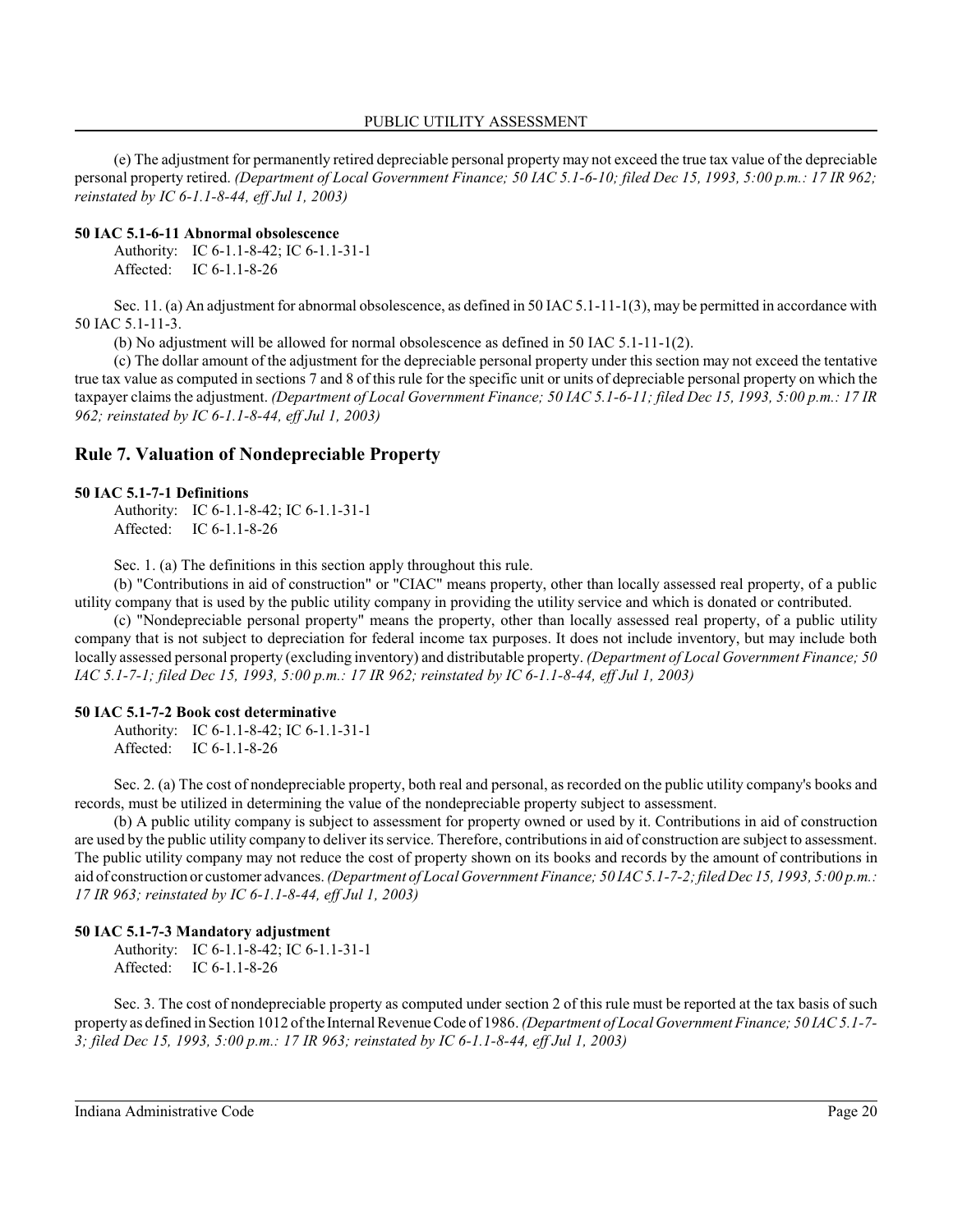#### **50 IAC 5.1-7-4 Valuation**

Authority: IC 6-1.1-8-42; IC 6-1.1-31-1 Affected: IC 6-1.1-8-26

Sec. 4. (a) Except as provided in subsection (b), the value of nondepreciable property shall be the tax basis of such property as defined in Section 1012 of the Internal Revenue Code of 1986.

(b) Contributions in aid of construction that would be subject to depreciation for federal income tax purposes if owned by the public utility company are eligible for depreciation. Depreciation for contributions in aid of construction shall be computed using the method of depreciation that the owner would have used for federal income tax purposes. Depreciation is computed over the useful life of the contributions in aid of construction. For purposes of this subsection, useful life is the life that would have been used for federal income tax purposes by the owner. *(Department of Local Government Finance; 50 IAC 5.1-7-4; filed Dec 15, 1993, 5:00 p.m.: 17 IR 963; reinstated by IC 6-1.1-8-44, eff Jul 1, 2003)*

## **Rule 8. Valuation of Inventories**

#### **50 IAC 5.1-8-1 Valuation**

Authority: IC 6-1.1-8; IC 6-1.1-31-1 Affected: IC 6-1.1-8-26

Sec. 1. Inventory, materials, and supplies shall be valued in accordance with 50 IAC 4.2-5. *(Department of Local Government Finance; 50 IAC 5.1-8-1; filed Dec 15, 1993, 5:00 p.m.: 17 IR 963; reinstated by IC 6-1.1-8-44, eff Jul 1, 2003)*

# **Rule 9. Valuation of Other Tangible Personal Property**

#### **50 IAC 5.1-9-1 Construction in progress**

Authority: IC 6-1.1-8-42; IC 6-1.1-31-1 Affected: IC 6-1.1-8-26

Sec. 1. (a) The starting point for the valuation of construction in progress is the cost recorded on the public utility company's books and records which is attributable to such property, excluding locally assessed real property, including all expenses incurred in acquiring or producing the assets not yet placed in service.

(b) In the event the cost as recorded on the regular books and records of the public utility company does not reflect acquisitions and transfers since the end of the financial period immediately preceding the assessment date, such acquisitions and transfers are required to be included.

(c) If the cost as recorded on the regular books and records of the public utility company reflects advance payments or deposits, and if such amounts were attributable to property other than locally assessed real property, such amounts shall be allowed as a deduction from book cost.

(d) The true tax value of construction in progress is ten percent (10%) of the cost of such property. *(Department of Local Government Finance; 50 IAC 5.1-9-1; filed Dec 15, 1993, 5:00 p.m.: 17 IR 963; reinstated by IC 6-1.1-8-44, eff Jul 1, 2003)*

#### **50 IAC 5.1-9-2 Special tooling**

Authority: IC 6-1.1-8-42; IC 6-1.1-31-1 Affected: IC 6-1.1-8-26

Sec. 2. (a) Special tooling must be reported for Indiana property assessment purposes at the tax situs where located on the assessment date, regardless of whether such special tooling is capitalized or expensed.

(b) The owner of any personal property subject to assessment and taxation on the assessment date has the responsibility for reporting such property for assessment and taxation. Special tooling must be reported on the appropriate form on the public utility company's annual report to the state board. If the special tooling is locally assessed personal property, the special tooling must also be reported to the township assessor.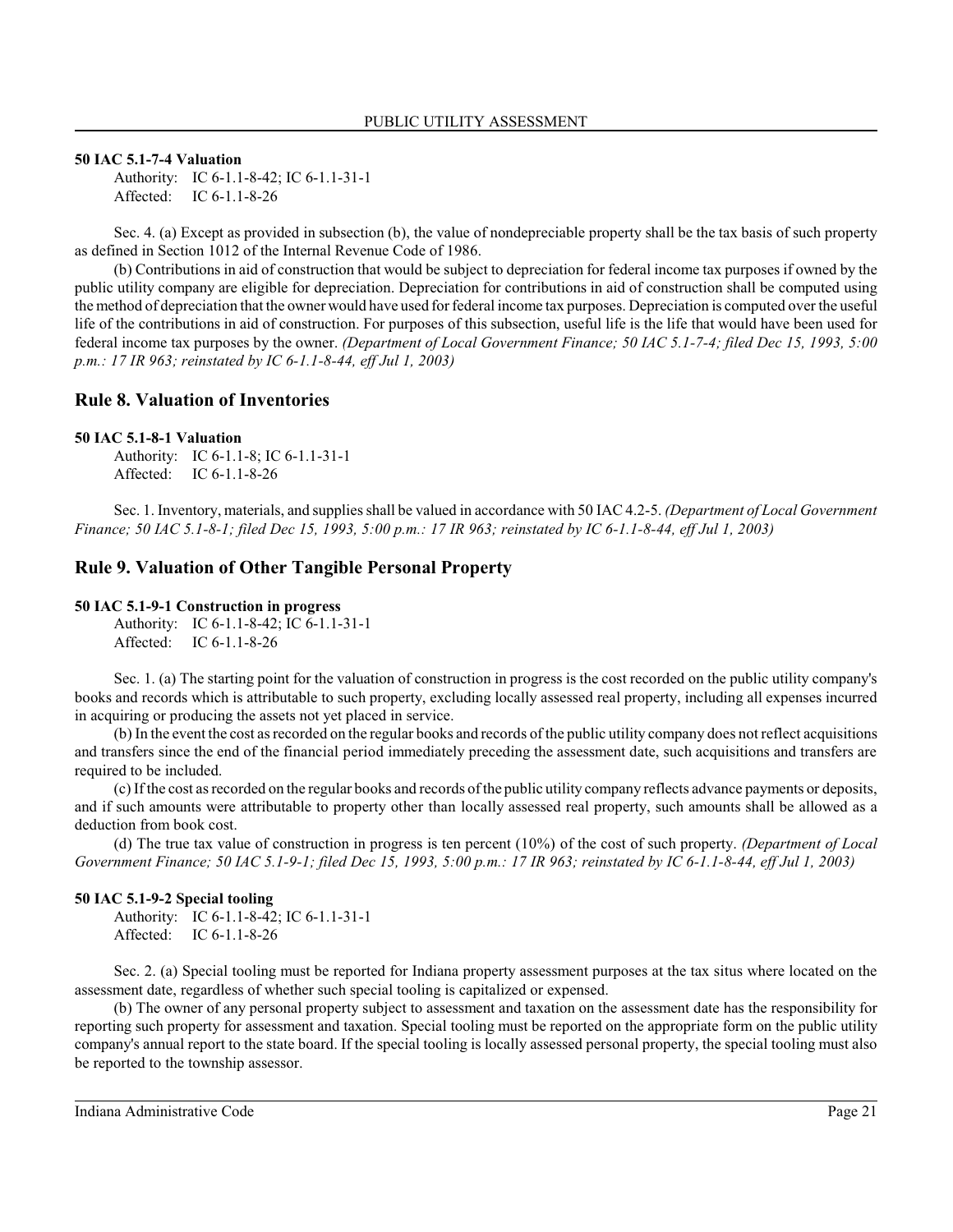(c) The possessor of not-owned special tooling has the responsibilityfor disclosing such property to the local assessing officials and the state board.

(d) The total cost of special tooling is allocated into two (2) groups. The total cost of the special tooling acquired between the immediately preceding assessment date and the current assessment date is allocated into one (1) group (Group I), and the balance of the total cost of the special tooling on hand which was acquired prior to the immediately preceding assessment date is allocated into a second group (Group II). Expenditures incurred by a taxpayer to refurbish existing special tooling are deemed to be special tools acquired during the period in which such special tooling was refurbished.

(e) The total cost of special tooling that is not owned by the possessor must be based on the original cost to the owner of such special tooling, if available. If the original cost to the owner is not available, the cost shall be based upon the best information available; however, the true tax value of the not-owned special tooling shall not be less than the insured value of such property.

(f) The true tax value of special tooling is computed as the sum of:

(1) the cost of Group I multiplied by thirty percent (30%); and

(2) the cost of Group II special tooling multiplied by three percent (3%).

*(Department of Local Government Finance; 50 IAC 5.1-9-2; filed Dec 15, 1993, 5:00 p.m.: 17 IR 963; reinstated by IC 6-1.1-8-44, eff Jul 1, 2003)*

### **50 IAC 5.1-9-3 Leasehold improvements**

Authority: IC 6-1.1-8-42; IC 6-1.1-31-1 Affected: IC 6-1.1-8-26

Sec. 3. (a) Whenever a public utility company makes any expenditure for an improvement to locally assessed real property, locally assessed personal property, or distributable property not owned by the public utility company, such expenditure shall be assessable as locally assessed personal property or distributable property to the extent it is not locally assessed real property.

(b) The following are examples of leasehold improvements which are personal property:

(1) Foundations and pilings related to the installation and use of personal property.

(2) Personal property attached to the real property, if such items are related to activities or processes conducted in or on the real property, if the personal property is an integral part of such activity. For example, improvements to real property that would be assessable as either locally assessed personal property or as distributable property may include:

(A) shelving, bins, counters, and related items;

(B) nonpermanent partitions;

- (C) supplemental heating and air conditioning;
- (D) extraordinary lighting;
- (E) extraordinary electrical and plumbing facilities; and

(F) carpeting and draperies.

(c) Leasehold improvements are reported and valued in the same manner as other locally assessed personal property or distributable property which the public utility company may own. *(Department of Local Government Finance; 50 IAC 5.1-9-3; filed Dec 15, 1993, 5:00 p.m.: 17 IR 964; reinstated by IC 6-1.1-8-44, eff Jul 1, 2003)*

#### **50 IAC 5.1-9-4 Returnable containers**

Authority: IC 6-1.1-8-42; IC 6-1.1-31-1 Affected: IC 6-1.1-8-26

Sec. 4. (a) Returnable containers must be reported for property assessment purposes at the tax situs where located on the assessment date by the person owning the returnable containers.

(b) The owner of any personal property subject to assessment and taxation on the assessment date has the responsibility for reporting such property for assessment and taxation. Returnable containers must be reported on the appropriate form on the public utility company's annual report to the department. If the returnable containers are locally assessed personal property, the returnable containers must also be reported to the township assessor.

(c) The possessor of not-owned returnable containers has the responsibility for disclosing such property to the local assessing officials and the department.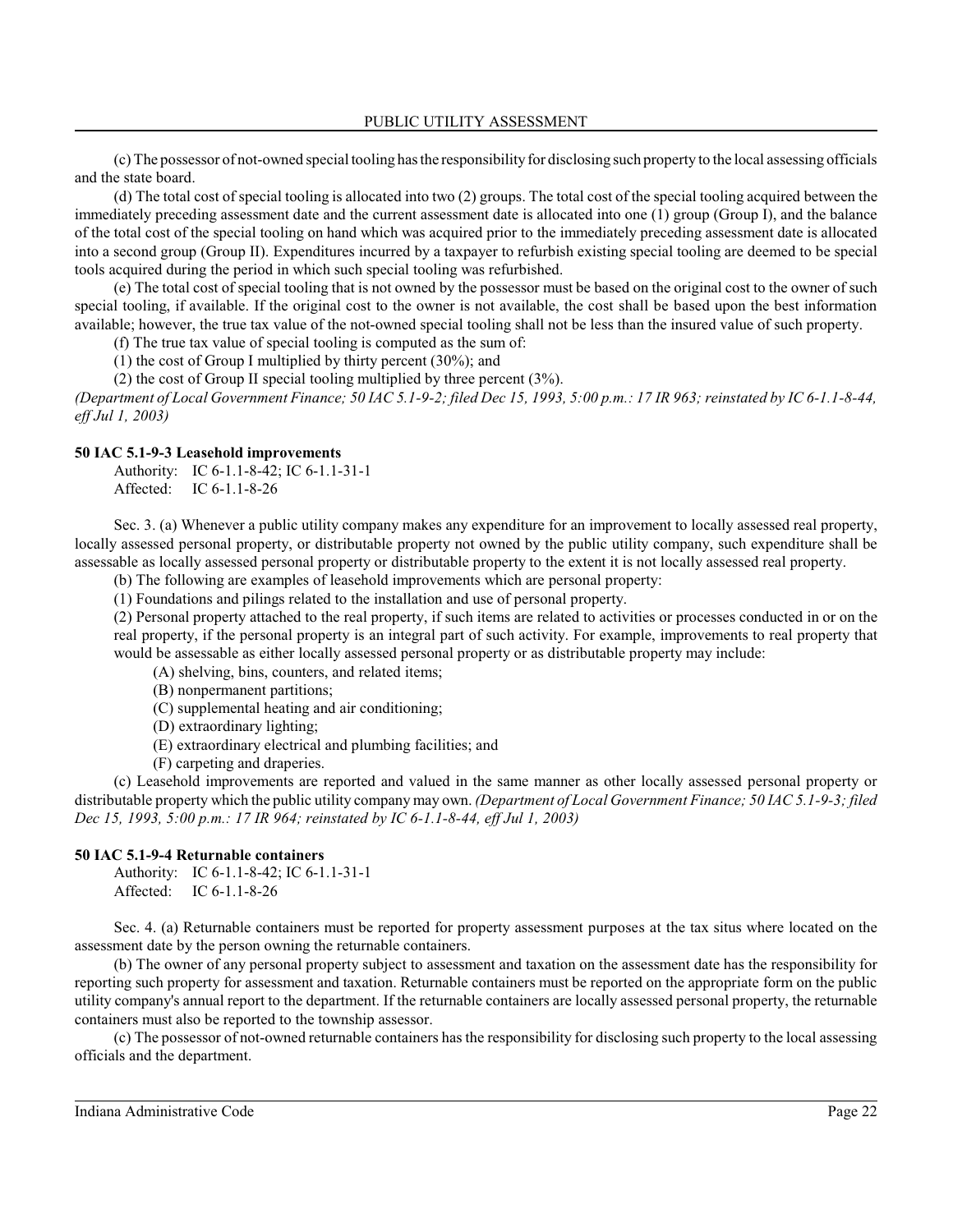(d) The cost of returnable containers is computed by extending the quantity of such property on hand by:

- (1) the amount of deposit required for such item;
- (2) the refund entitled thereto when such returnable containers are returned to the owner;
- (3) the sales price of the returnable property; or
- (4) the cost of such returnable containers in the hands of the owner since the owner is liable for assessment.

(e) The value of returnable containers is computed in the same manner as other locally assessed personal property or distributable property that the public utility company may own. *(Department of Local Government Finance; 50 IAC 5.1-9-4; filed Dec 15, 1993, 5:00 p.m.: 17 IR 964; reinstated by IC 6-1.1-8-44, eff Jul 1, 2003; filed Nov 2, 2020, 9:34 a.m.: 20201202-IR-050190636FRA)*

# **Rule 10. Valuation of Leased Property**

#### **50 IAC 5.1-10-1 Valuation**

Authority: IC 6-1.1-8-42; IC 6-1.1-31-1 Affected: IC 6-1.1-8-26

Sec. 1. (a) Leased property reported for assessment by a public utility company shall be valued in the same manner as property owned by the public utility company. The value is computed by subtracting depreciation from the base year value.

(b) Depreciation for leased property shall be computed using the method of depreciation that the owner would have used for federal income tax purposes. Depreciation is computed over the useful life of the leased property. For purposes of this subsection, useful life is that useful life that would have been used for federal income tax purposes by the owner. *(Department of Local Government Finance; 50 IAC 5.1-10-1; filed Dec 15, 1993, 5:00 p.m.: 17 IR 964; reinstated by IC 6-1.1-8-44, eff Jul 1, 2003)*

#### **50 IAC 5.1-10-2 General reporting requirements**

```
Authority: IC 6-1.1-8-42; IC 6-1.1-31-1
Affected: IC 6-1.1-8-26
```
Sec. 2. (a) In completing the annual report, a public utility company shall make a complete disclosure of all information relating to leased property that it owns, holds, possesses, or controls.

(b) If a public utility company holds, possesses, controls, or occupies leased property, the public utility company shall make a full disclosure, on the forms provided by the department, of such property and information relating to that property. The required information shall include the name and address of the owner, model, description, location, quantities on hand, date of installation, value (if known) as required by this article, and any other information requested on the appropriate form. If the leased property is distributable property, the public utility company shall disclose such property on the appropriate form in its annual report to the department.

(c) Failure by a public utility company to properly disclose property that it holds, possesses, or controls will result in the assessment of the property to the public utility company. See, State Board of Tax Commissioners v. Jewell Grain Company, 556 N.E.2d 920 (Ind. 1990).

(d) Information is required to be submitted by the holder, possessor, or controller even if the owner is liable for the taxes under a contract to ensure that the assessing official has the necessary information to correctly assess the property in question.

(e) Both the lessor (the owner) and the lessee (the holder, possessor, or controller) have specific reporting requirements. The purpose of these dual reporting requirements is to ensure that property is disclosed to the local assessing officials who will ensure that the property is assessed. *(Department of Local Government Finance; 50 IAC 5.1-10-2; filed Dec 15, 1993, 5:00 p.m.: 17 IR 965; reinstated by IC 6-1.1-8-44, eff Jul 1, 2003; filed Nov 2, 2020, 9:34 a.m.: 20201202-IR-050190636FRA)*

### **50 IAC 5.1-10-3 Leased distributable property; specific reporting requirements**

Authority: IC 6-1.1-8-42; IC 6-1.1-31-1 Affected: IC 6-1.1-8-26

Sec. 3. (a) The public utility company is primarily responsible for the reporting of the leased distributable property for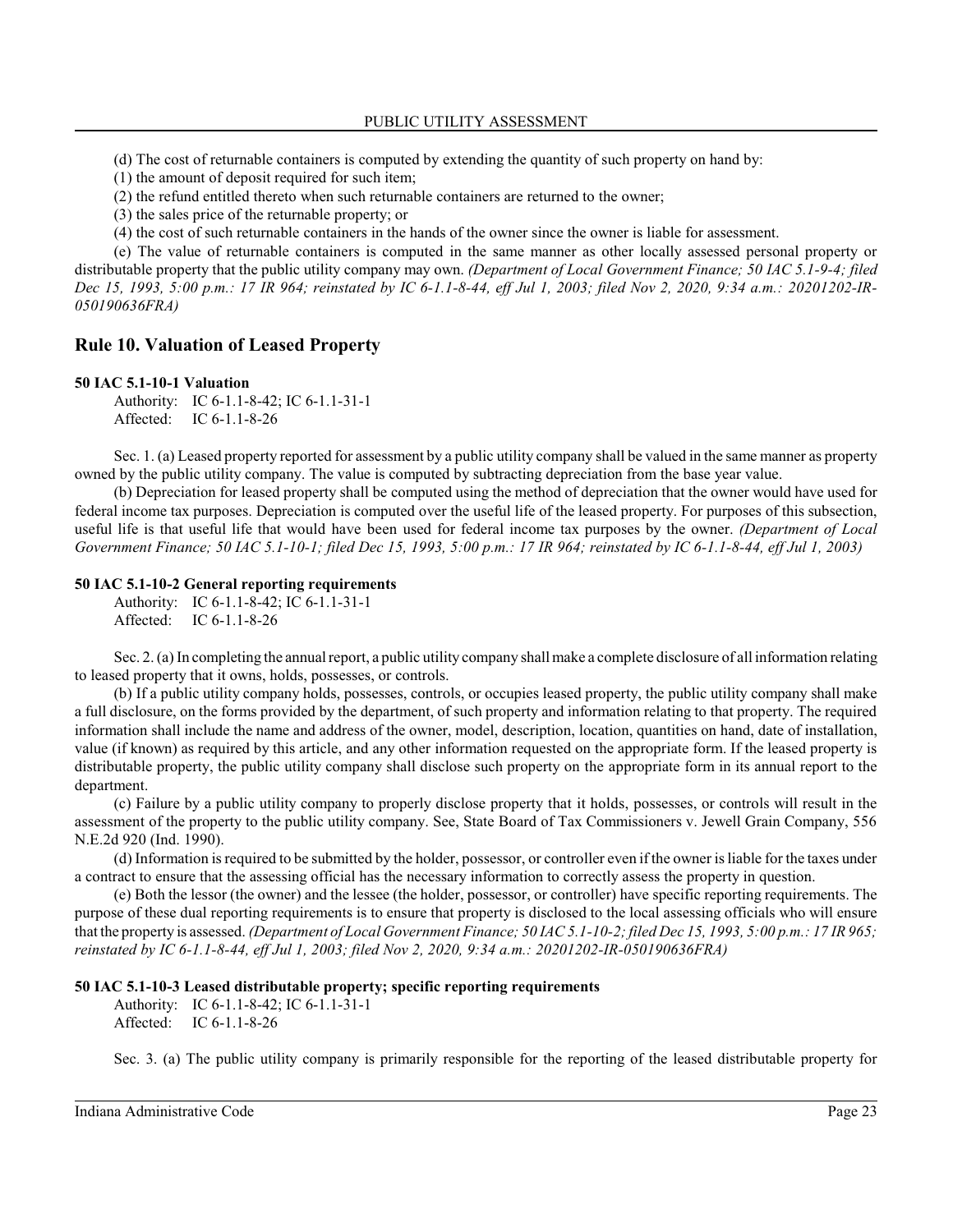assessment and taxation, whether such lease is a capital lease or an operating lease.

(b) The holder, possessor, or controller of leased distributable property (lessee) shall disclose the leased property on the designated form included with its annual report to the department. In completing the designated form, the holder, possessor, or controller shall include all of the information required by the form.

(c) The owner (lessor) of leased distributable property is required to disclose the existence of the leased property to the department. In completing the form designated for such disclosure, the owner shall include all of the information required by the form. *(Department of Local Government Finance; 50 IAC 5.1-10-3; filed Dec 15, 1993, 5:00 p.m.: 17 IR 965;reinstated by IC 6-1.1- 8-44, eff Jul 1, 2003; filed Nov 2, 2020, 9:34 a.m.: 20201202-IR-050190636FRA)*

# **50 IAC 5.1-10-4 Locally assessed property subject to operating leases; specific reporting requirements**

Authority: IC 6-1.1-8-42; IC 6-1.1-31-1 Affected: IC 6-1.1-8-26

Sec. 4. (a) The owner (lessor) of locally assessed leased property subject to an operating lease is primarily responsible for the reporting of the locally assessed leased property for assessment and taxation.

(b) If the owner of the locally assessed leased property is a public utility company and the locally assessed leased property is subject to an operating lease, the locally assessed leased property shall be assessed in the following manner:

(1) The owner shall disclose and report the locally assessed leased property on the designated form included with its annual report to the department. In completing the designated form, the owner shall include all of the information required by the form.

(2) The holder, possessor, or controller (lessee) of locally assessed leased property subject to an operating lease is required to disclose the existence of the leased property to the department and local assessing officials. The holder, possessor, or controller shall disclose the locally assessed leased property on the designated form included with its annual report to the department. In completing the designated form, the holder, possessor, or controller shall include all of the information required by the form.

*(Department of Local Government Finance; 50 IAC 5.1-10-4; filed Dec 15, 1993, 5:00 p.m.: 17 IR 965;reinstated by IC 6-1.1-8-44, eff Jul 1, 2003; filed Nov 2, 2020, 9:34 a.m.: 20201202-IR-050190636FRA)*

### **50 IAC 5.1-10-5 Locally assessed property subject to capital leases; specific reporting requirements**

Authority: IC 6-1.1-8-42; IC 6-1.1-31-1 Affected: IC 6-1.1-8-26

Sec. 5. (a) The holder, possessor, or controller (lessee) of locally assessed leased property subject to a capital lease is primarily responsible for the reporting of the locally assessed leased property for assessment and taxation.

(b) If the holder, possessor, or controller of the locally assessed leased property is a public utility company and the locally assessed leased property is subject to a capital lease, the locally assessed leased property shall be assessed in the following manner:

(1) The holder, possessor, or controller shall disclose and report the locally assessed leased property on the designated form included with its annual report to the department. In completing the designated form, the holder, possessor, or controller shall include all of the information required by the form.

(2) The owner (lessor) of locally assessed leased property subject to a capital lease is required to disclose the existence of the leased property to the department and local assessing officials. The owner shall disclose the locally assessed leased property on the designated form. In completing the designated form, the owner shall include all of the information required by the form.

*(Department of Local Government Finance; 50 IAC 5.1-10-5; filed Dec 15, 1993, 5:00 p.m.: 17 IR 966; reinstated by IC 6-1.1-8-44, eff Jul 1, 2003; filed Nov 2, 2020, 9:34 a.m.: 20201202-IR-050190636FRA)*

# **Rule 11. Obsolescence**

### **50 IAC 5.1-11-1 Definitions**

Authority: IC 6-1.1-8-42; IC 6-1.1-31-1 Affected: IC 6-1.1-8-26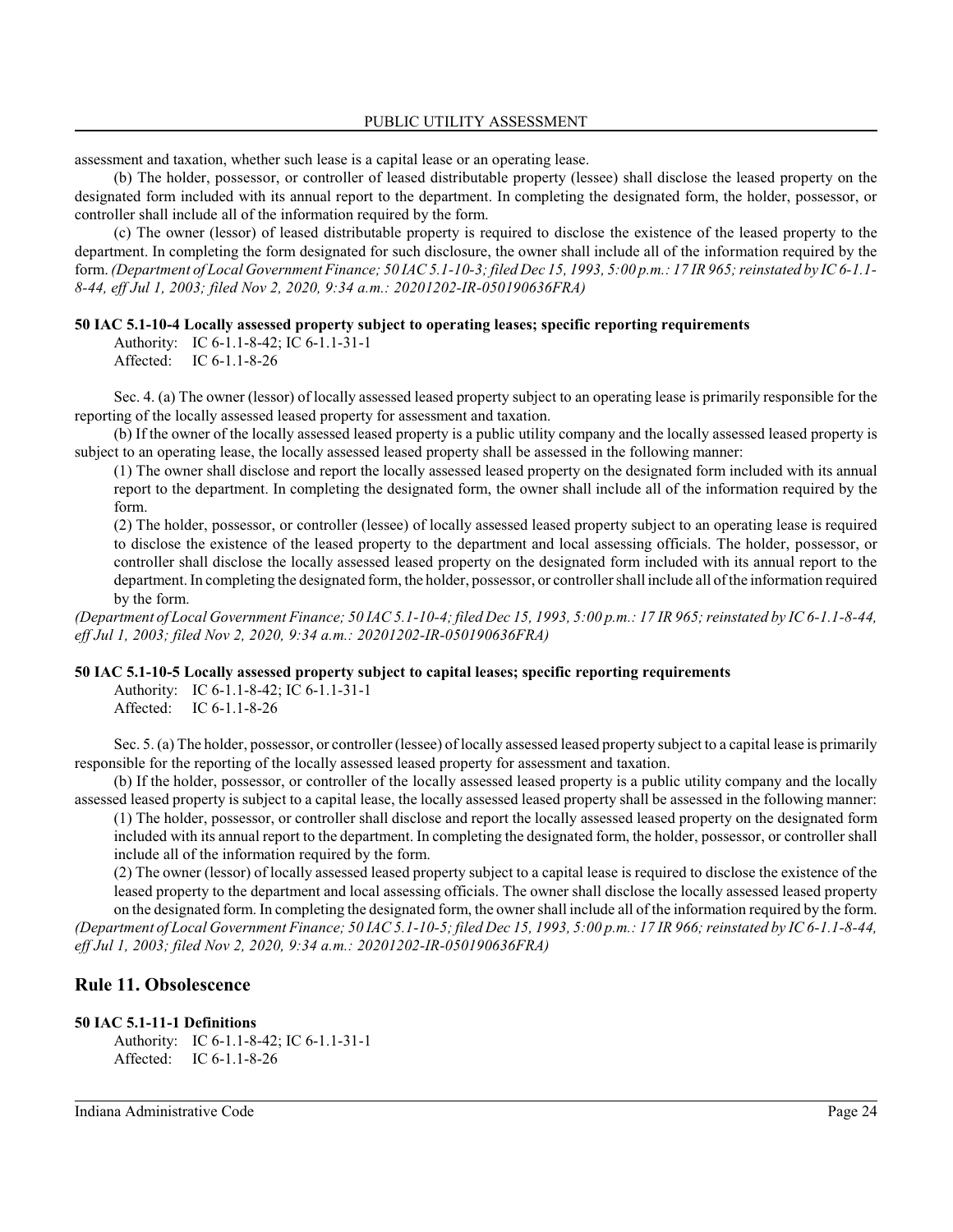Sec. 1. The following definitions apply throughout this section:

(1) "Abnormal obsolescence" means that obsolescence which occurs as a result of factors over which the taxpayer has no control and is unanticipated, unexpected, and cannot reasonably be foreseen by a prudent businessperson prior to the occurrence. Abnormal obsolescence is of a nonrecurring nature and includes:

(A) unforeseen changes in market values;

(B) adverse governmental action;

(C) exceptional technological obsolescence; or

(D) destruction by catastrophe;

that have a direct effect upon the value of the property of the taxpayer at the tax situs in question on a going concern basis. (2) "Normal obsolescence" means the anticipated or expected reduction in the value of property that can be foreseen by a reasonable, prudent businessperson when property is acquired and placed into service. In general, it includes the:

(A) expected, declining value through use;

- (B) gradual decline in value because of expected technological improvements;
- (C) gradual deterioration or obsolescence through the mere passage of time; and

(D) general assumption that such property will have a minimum value at the end of its useful life.

Normal obsolescence is considered through the use of historical cost, short useful life, and accelerated federal tax depreciation in computing true tax value.

(3) "Obsolescence" means the reduction in value of property that occurs through use, technological improvements, passage of time, changes in market values, and physical deterioration or destruction.

*(Department of Local Government Finance; 50 IAC 5.1-11-1; filed Dec 15, 1993, 5:00 p.m.: 17 IR 966;reinstated by IC 6-1.1-8-44, eff Jul 1, 2003)*

#### **50 IAC 5.1-11-2 Examples**

Authority: IC 6-1.1-8-42; IC 6-1.1-31-1 Affected: IC 6-1.1-8-26

Sec. 2. Examples of abnormal obsolescence include the following:

(1) An example of an unforeseen change in market value would be a government ban on the sale of a drug or chemical due to a new discovery or determination, which may cause that item or the production equipment used to produce it to be abnormally obsolete. A specific example of this would be cyclamate. In this case, the property used to produce it may be eligible for abnormal obsolescence, while the inventory (cyclamate) should be valued at the lower of cost or market as provided in 50 IAC 4.2-5-7.

(2) Abnormal obsolescence due to exceptional technological obsolescence should be recognized to the extent that it causes the subject property to be incapable of use for current production or adaptation to a different use. The invention of a newer, more productive piece of equipment, which would produce a better quality item, or utilization of state of the art technology that produces more efficiently at a lower cost of production, does not cause an older, currently used asset to be considered abnormally obsolete. If the asset is still capable of performing the function for which it was acquired and is producing both on and before the assessment date, no adjustment shall be allowed. The use of historical cost, short useful life, and accelerated federal tax depreciation result in an equitable assessment on the property in question.

(3) Abnormal obsolescence due to catastrophe should be recognized to the extent that it has a direct effect on the value of a particular item. Property that has been destroyed or damaged by catastrophe as of the assessment date would qualify for such an adjustment. Achemical or production process which, due to an irreparable malfunction, emits a toxic gas or deadly chemical into the outside atmosphere would qualify for such an adjustment to the extent the property is incapable of use.

(4) A government order to shut down certain production equipment due to improper emission levels may result in abnormal obsolescence if the cost to cure the delinquent equipment results in incurable obsolescence, that is, the cost-to-cure exceeds the contribution or increase in value of the impaired item or the impairment cannot be corrected.

*(Department of Local Government Finance; 50 IAC 5.1-11-2; filed Dec 15, 1993, 5:00 p.m.: 17 IR 966;reinstated by IC 6-1.1-8-44, eff Jul 1, 2003; filed Nov 2, 2020, 9:34 a.m.: 20201202-IR-050190636FRA)*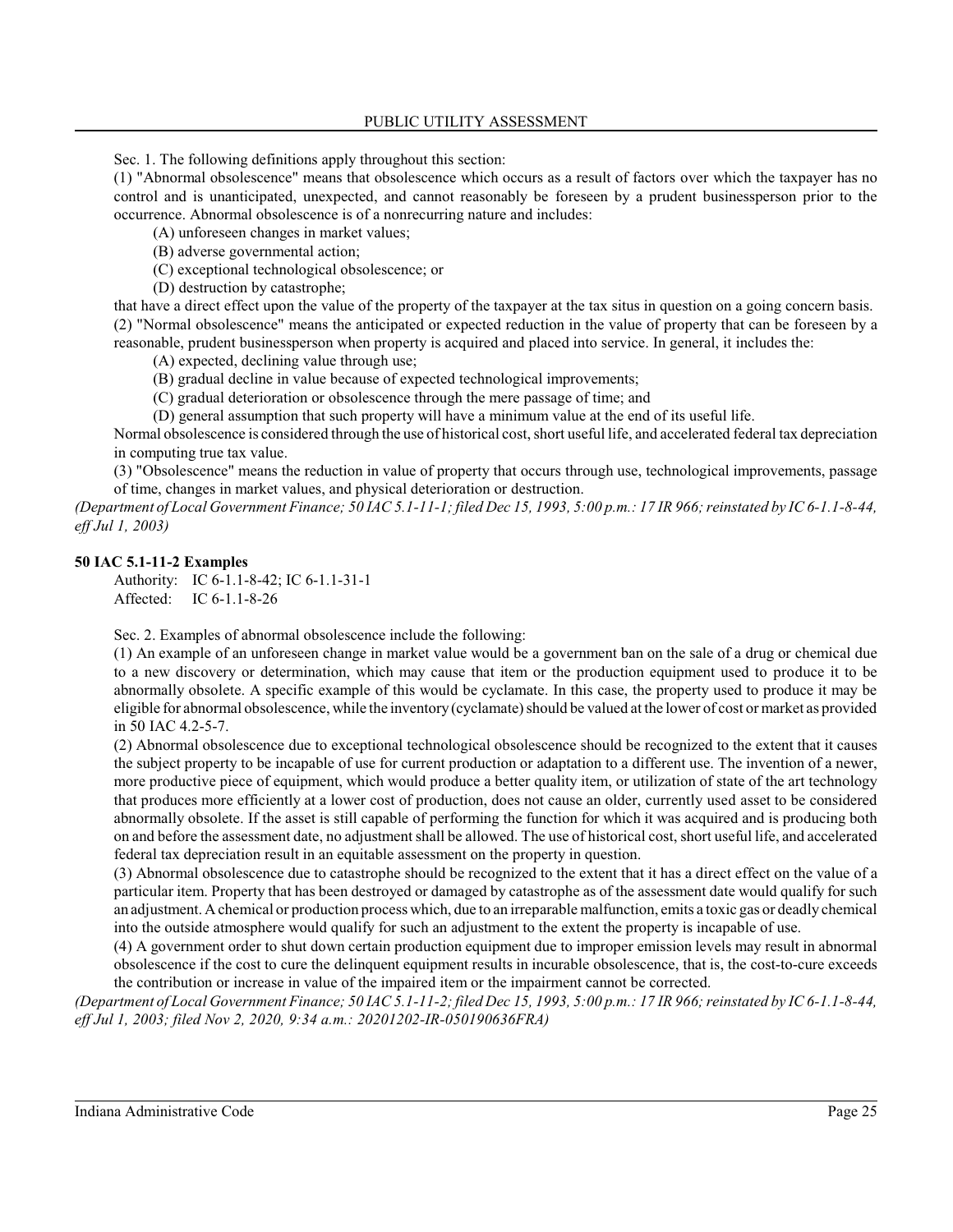## **50 IAC 5.1-11-3 Abnormal obsolescence claim**

Authority: IC 6-1.1-8-42; IC 6-1.1-31-1 Affected: IC 6-1.1-8

Sec. 3. (a) An adjustment for abnormal obsolescence will be permitted to the extent that the property qualifies for the adjustment and the public utility company is able to substantiate the facts, circumstances, and amount of the claimin order to properly determine the true tax value of the subject property.

(b) A taxpayer wishing to claim an adjustment for abnormal obsolescence must provide documentation of the resulting valuation of the personal property at the tax situs in question on the assessment date on a going concern basis.

(c) The books and records of the public utility company must not have reflected the abnormal obsolescence on the assessment date.

(d) The adjustment for abnormal obsolescence may not exceed the true tax value of the property without consideration of the abnormal obsolescence adjustment. *(Department of Local Government Finance; 50 IAC 5.1-11-3; filed Dec 15, 1993, 5:00 p.m.: 17 IR 967; reinstated by IC 6-1.1-8-44, eff Jul 1, 2003)*

### **50 IAC 5.1-11-4 Full disclosure**

Authority: IC 6-1.1-8-42; IC 6-1.1-31-1 Affected: IC 6-1.1-8-26

Sec. 4. A public utility company shall disclose any claim for an adjustment for abnormal obsolescence in the annual report filed with the department under 50 IAC 5.1-3-2. *(Department of Local Government Finance; 50 IAC 5.1-11-4; filed Dec 15, 1993, 5:00 p.m.: 17 IR 967; reinstated by IC 6-1.1-8-44, eff Jul 1, 2003; filed Nov 2, 2020, 9:34 a.m.: 20201202-IR-050190636FRA)*

#### **50 IAC 5.1-11-5 Administrative adjudication on adjustment for abnormal obsolescence** *(Repealed)*

Sec. 5. *(Repealed by Department of Local Government Finance; filed Nov 2, 2020, 9:34 a.m.: 20201202-IR-050190636FRA)*

# **Rule 12. Exemptions, Deductions, and Credits**

#### **50 IAC 5.1-12-1 Introduction**

Authority: IC 6-1.1-8-42; IC 6-1.1-31-1 Affected: IC 6-1.1-8-2; IC 6-1.1-8-28; IC 6-1.1-10; IC 6-1.1-11; IC 6-1.1-12; IC 6-1.1-12.1; IC 6-1.1-40; IC 6-1.1-45

Sec. 1. In addition to the specific exemptions mentioned in this rule, a public utility company may qualify for certain exemptions, deductions, or credits. For specific information on exemptions, deductions, and credits, see IC 6-1.1-10, IC 6-1.1-11, IC 6-1.1-12, IC 6-1.1-12.1, IC 6-1.1-40, and IC 6-1.1-45. *(Department of Local Government Finance; 50 IAC 5.1-12-1; filed Dec 15, 1993, 5:00 p.m.: 17 IR 967; reinstated by IC 6-1.1-8-44, eff Jul 1, 2003; filed Nov 2, 2020, 9:34 a.m.: 20201202-IR-050190636FRA)*

# **50 IAC 5.1-12-2 Air pollution control exemption**

Authority: IC 6-1.1-8-42; IC 6-1.1-31-1

Affected: IC 6-1.1-8-2; IC 6-1.1-8-28; IC 6-1.1-10-12; IC 6-1.1-10-13; IC 6-1.1-11

Sec. 2. (a) Personal property owned by a public utility company may qualify for exemption as an air pollution control system if:

(1) it is part of a stationary or unlicensed mobile air pollution control system of a:

- (A) private manufacturing;
- (B) fabricating;
- (C) assembling;
- (D) extracting;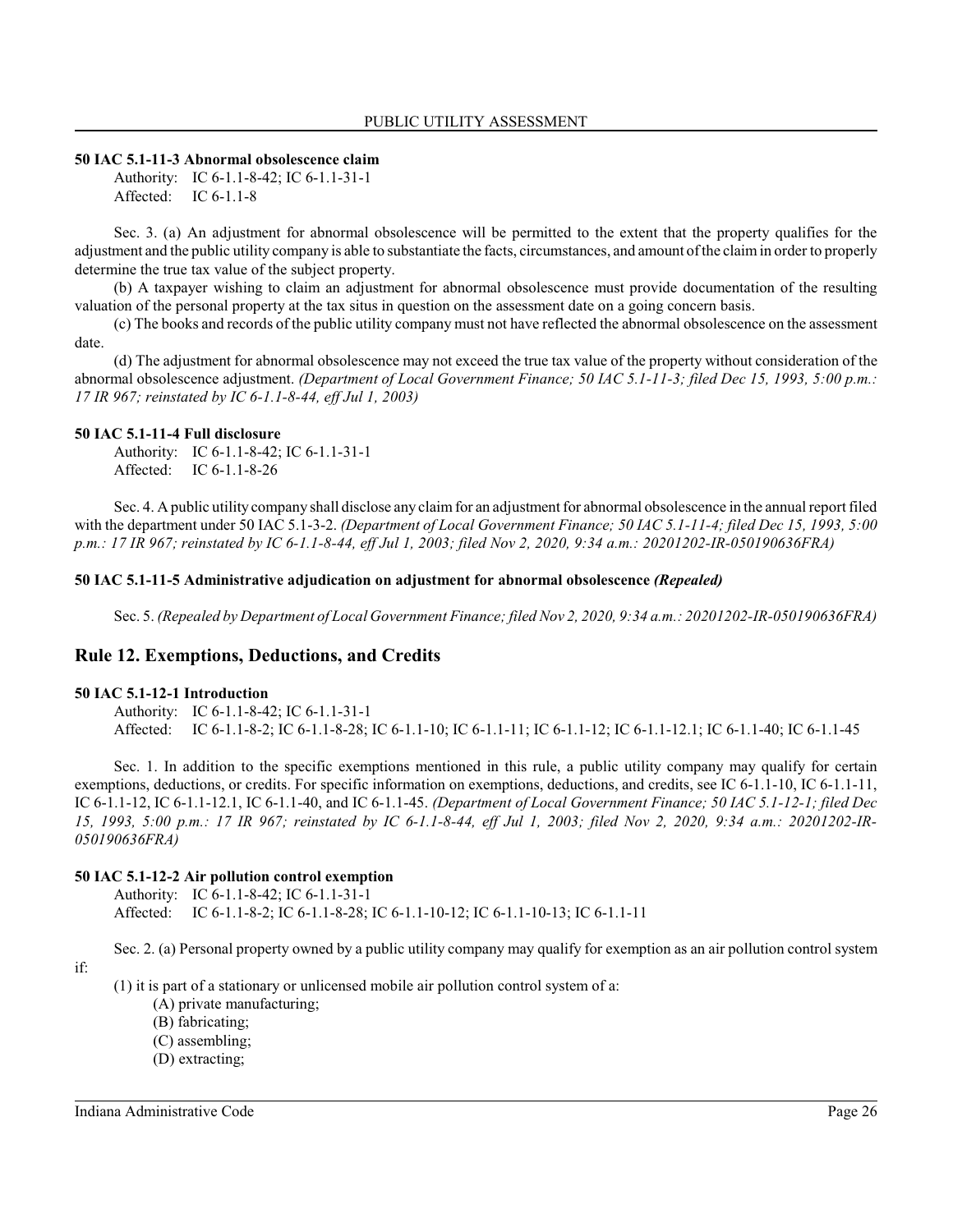(E) mining;

- (F) processing;
- (G) generating;
- (H) refining; or
- (I) other;

industrial facility;

(2) it is not primarily used in the production of property for sale;

(3) it is employed predominantly in the operation of an air pollution control system;

(4) the air pollution control system is designed and used for the improvement of public health and welfare by the prevention or elimination of air contamination caused by industrial waste or contaminants;

(5) a sanitary treatment or elimination service for the waste or contaminants is not provided by public authorities; and

(6) it is acquired for the purpose of complying with any state, local, or federal environmental quality statutes, regulations, or standards.

(b) The property that is exempt under this section includes the following personal property:

(1) Personal property that is under construction or in the process of installation and that will be used for the purposes described in subsection (a) when placed in service.

(2) Spare parts held exclusively for installation in or as part of personal property that qualifies for the exemption under this section.

(c) Generally, personal property such as paint spray booths or dust collectors do not qualify for exemption under this section, since they are primarily used to remove particulates, dust, or fumes from the work area and/or in the production of property for sale. Dust collecting baghouses or stack scrubbers which are primarily designed and used to prevent or eliminate pollutant contamination of the air outside of, or away from, the production plant generally would qualify for exemption since such systems primarily benefit the general public. The specific facts and circumstances of each taxpayer's equipment and operations must be considered in determining whether each item of property qualifies under this section.

(d) The amount of the exemption claimed is specifically limited to the value of the personal property that is attributable to the stationary or unlicensed mobile industrial air purification system. *(Department of Local Government Finance; 50 IAC 5.1-12-2; filed Dec 15, 1993, 5:00 p.m.: 17 IR 967; reinstated by IC 6-1.1-8-44, eff Jul 1, 2003)*

## **50 IAC 5.1-12-3 Air pollution control exemption; claim**

Authority: IC 6-1.1-8-42; IC 6-1.1-31-1 Affected: IC 6-1.1-8; IC 6-1.1-10-12; IC 6-1.1-10-13; IC 6-1.1-11

Sec. 3. A public utility company that wishes to obtain an exemption for an air pollution control system must annually claim the exemption on the appropriate formincluded in its annual report. The public utility companymust disclose such information about the property claimed to be exempt as an air pollution control system as required on the form. *(Department of Local Government Finance; 50 IAC 5.1-12-3; filed Dec 15, 1993, 5:00 p.m.: 17 IR 968; reinstated by IC 6-1.1-8-44, eff Jul 1, 2003)*

### **50 IAC 5.1-12-4 Water pollution control exemption**

Authority: IC 6-1.1-8-42; IC 6-1.1-31-1

Affected: IC 6-1.1-8-2; IC 6-1.1-8-28; IC 6-1.1-10-9; IC 6-1.1-10-10; IC 6-1.1-11

Sec. 4. (a) As used in this section, "industrial waste control facility" means personal property which is:

(1) included either as a part of or an adjunct to a privately owned manufacturing or industrial plant or coal mining operation; and

(2) used predominantly to:

(A) prevent, control, reduce, or eliminate pollution of a stream or a public body of water within or adjoining this state by:

(i) treating; (ii) pretreating; (iii) stabilizing;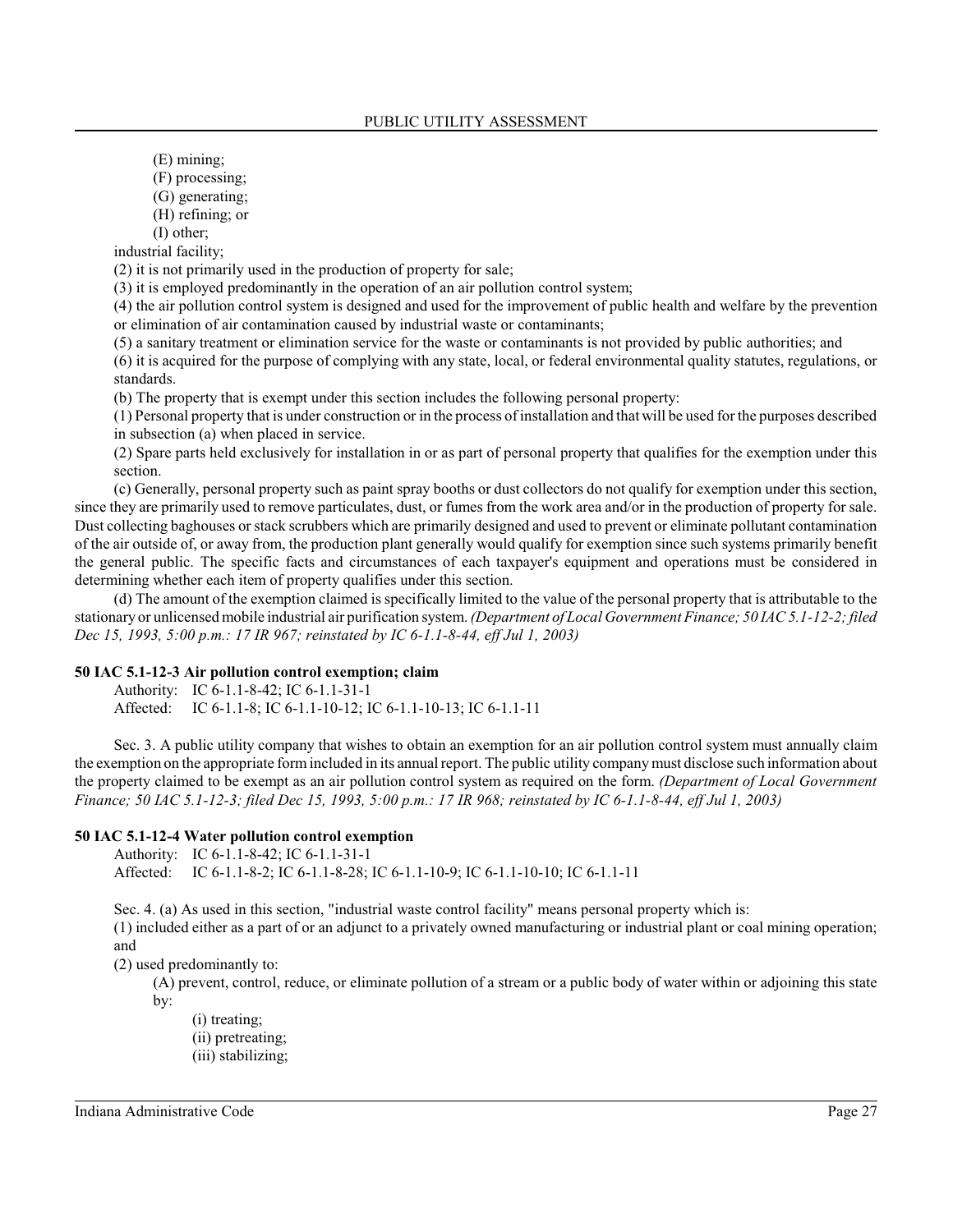(iv) isolating;

(v) collecting;

(vi) holding;

(vii) controlling; or

(viii) disposing;

of waste or contaminants generated by such plant; or

(B) meet state or federal reclamation standards for a coal mining operation.

(b) An industrial waste control facility includes personal property that:

(1) is under construction or in the process of installation; and

(2) will be used for the purposes described in subsection (a) when placed in service.

The term also includes spare parts held exclusively for installation in or as part of personal property that qualifies for the exemption under this section.

(c) An industrial waste control facility may qualify for exemption from property taxation if it is not used in the production of property for sale.

(d) The amount of the exemption claimed is specifically limited to the value of the personal property that is attributable to the industrial waste control facility. *(Department of Local Government Finance; 50 IAC 5.1-12-4; filed Dec 15, 1993, 5:00 p.m.: 17 IR 968; reinstated by IC 6-1.1-8-44, eff Jul 1, 2003)*

#### **50 IAC 5.1-12-5 Water pollution control exemption; claim**

Authority: IC 6-1.1-8-42; IC 6-1.1-31-1 Affected: IC 6-1.1-8-2; IC 6-1.1-8-28; IC 6-1.1-10-9; IC 6-1.1-10-10; IC 6-1.1-11

Sec. 5. A public utility company subject to IC 6-1.1-8 that wishes to obtain an exemption for an industrial waste control facility must annually claim the exemption on the appropriate form, Schedule A-4, Water Pollution Control Equipment (State Form 47336), with the township or county assessor, as applicable, and as provided by IC 6-1.1-10-10. The township or county assessor, in accord with the determination of the Indiana department of environmental management, and as provided by IC 6-1.1-10-10, shall allow or deny in whole or in part each exemption claim. The public utility company must file its annual return and schedules with the department as required by IC 6-1.1-8 and this article. *(Department of Local Government Finance; 50 IAC 5.1-12-5; filed Dec 15, 1993, 5:00 p.m.: 17 IR 968;reinstated by IC 6-1.1-8-44, eff Jul 1, 2003; filed Nov 2, 2020, 9:34 a.m.: 20201202-IR-050190636FRA)*

#### **50 IAC 5.1-12-6 Waiver of exemption**

Authority: IC 6-1.1-8-42; IC 6-1.1-31-1 Affected: IC 6-1.1-8-2; IC 6-1.1-8-28; IC 6-1.1-11-1

Sec. 6. An exemption is a privilege which may be waived by a person who owns tangible property that would qualify for the exemption. If the owner does not comply with statutory procedures for obtaining an exemption, the exemption is waived. If the exemption is waived, the property is subject to taxation. (The complete text of the statute is contained in IC 6-1.1-11-1.) *(Department of Local Government Finance; 50 IAC 5.1-12-6; filed Dec 15, 1993, 5:00 p.m.: 17 IR 969; reinstated by IC 6-1.1-8-44, eff Jul 1, 2003)*

### **Rule 13. Severability**

#### **50 IAC 5.1-13-1 Severability**

Authority: IC 6-1.1-8-42; IC 6-1.1-31-1 Affected: IC 6-1.1-8-42

Sec. 1. If any section or part of any section of any rule of this article or the application thereof to any person or circumstance is held invalid, such invalidity shall not affect the other sections, parts, or applications of this article which can be given effect without the invalid section of any rule; and to this end the provisions of this article are severable. *(Department of Local Government Finance; 50 IAC 5.1-13-1; filed Dec 15, 1993, 5:00 p.m.: 17 IR 969; reinstated by IC 6-1.1-8-44, eff Jul 1, 2003)*